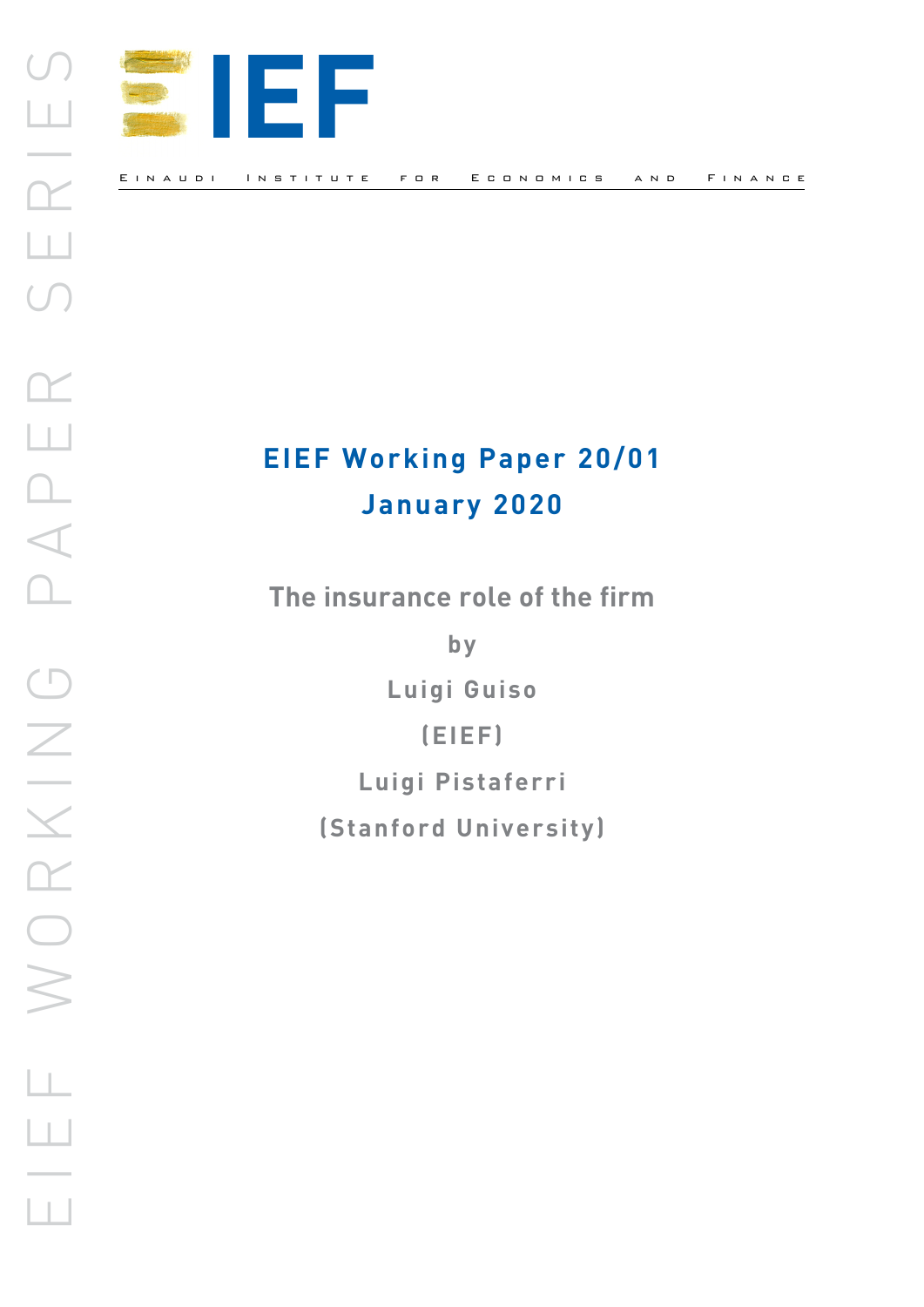# The insurance role of the firm<sup>\*</sup>

Luigi Guiso EIEF Luigi Pistaferri Stanford University

December 14, 2019

#### Abstract

We review the recent literature on the risk sharing role of the firm. We provide a framework for studying risk sharing between workers and firm owners vis-à-vis firms specific shocks of different nature. We show how this framework can be taken to the data to provide estimates of the extent of insurance within the firm. Estimates from a large number of Western countries strongly support the view that in capitalist economies the firm is a large albeit far from complete wage insurance instrument. We quantify the welfare benefits of firm-provided wage insurance, show evidence on how workers react to firms shocks passed through wages, and discuss the future role of the firm as a wage insurance provider.

<sup>∗</sup>This paper was prepared for the invited lecture at the 46th EGRIE annual workshop in Rome.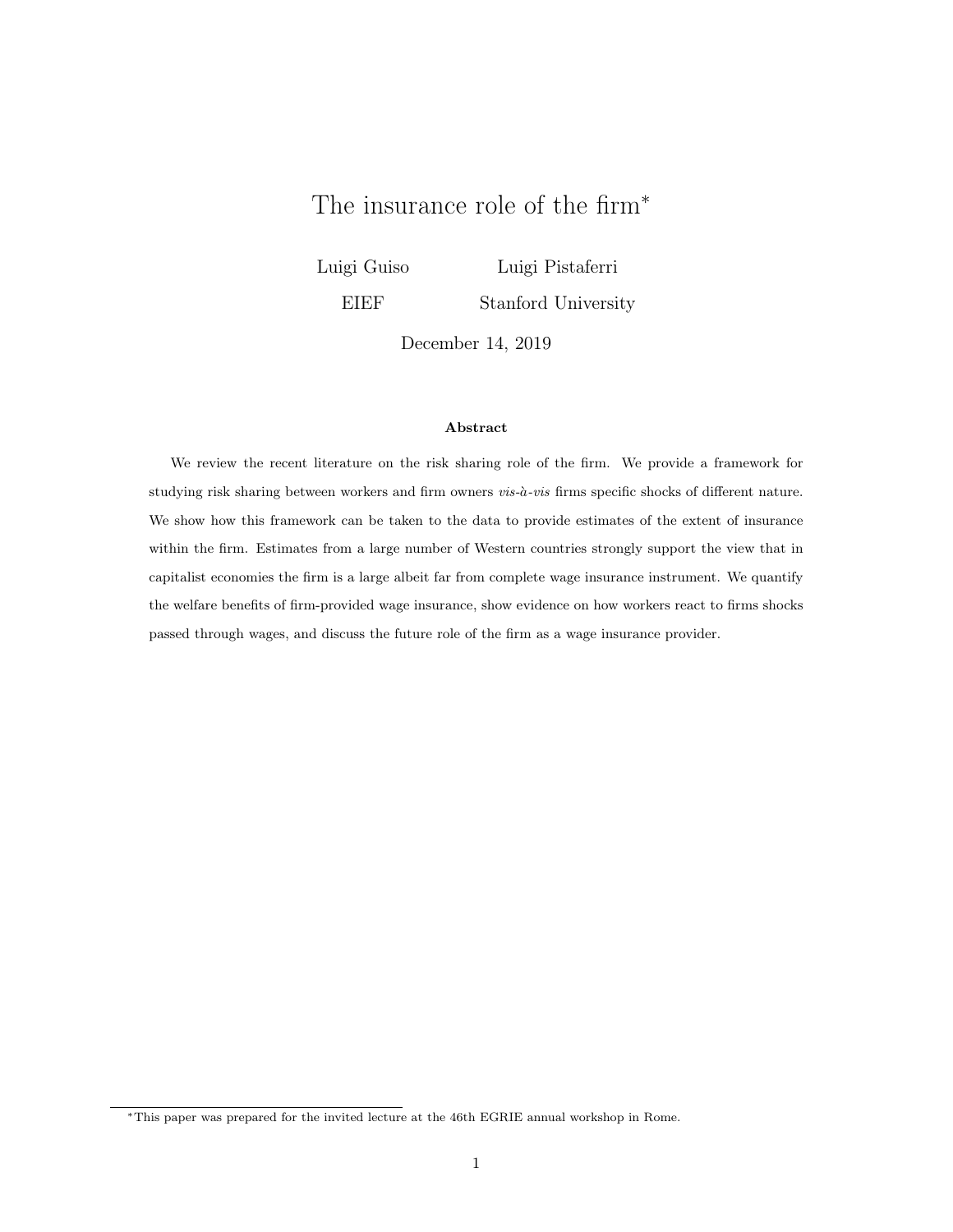# 1 Introduction

A long tradition in economics assigns a central role to the firm as an insurance provider. According to this view risk-tolerant capitalists are more willing than employees to absorb fluctuations in firm performance, and hence end up offering long-term contracts in which employees enjoy a flat compensation scheme in exchange for a higher firm profit rate. In his seminal contribution "Risk, Uncertainty and Profit", Frank Knight (1921) went so far as to argue that: "the system under which the confident and venturesome assume the risk and insure the timid by guaranteeing a specified income. . . is the enterprise and wage system of industry. Its existence .. is the direct result of the fact of uncertainty". Thus Knight traces the very existence of the firm - an issue that has preoccupied the economics profession since then - to the provision of insurance.

The key insight of Knight's view is that agglomerating production within the boundaries of the firm allows valuable exchanges between the "timid" worker who supplies labor services (the risk-averse party in today's language), and the "venturesome" capitalist (today referred to as the risk-tolerant party), who offers an insured income in exchange for the right to manage the labor services. Subsequent work in the 1970's has formalized this basic intuition in the context of the implicit contract model of Baily (1974) and Azariadis (1975). Implicit in Knight (1921), as well as in this strand of literature, is that markets cannot provide the insurance that risk-averse workers demand due to the presence of frictions in labor and/or financial markets.<sup>1</sup> Clearly, if labor markets were frictionless and workers could move costlessly from job to job, an adverse (specific) shock to their firms could be undone by just moving to another firm. Alternatively, if insurance and credit markets were not subject to informational frictions, workers could rely on them to smooth consumption against unpredictable shocks to labor income. The more recent formal contracting models of the worker-firm owner relation emphasize the differential access of firms and workers to financial markets rather than just differences in preferences: firms (shareholders) can better diversify idiosyncratic risk away and so act as risk-neutral agents in the relationship with workers, who have limited access to financial markets. However, the assumption that firms can fully diversify idiosyncratic risk, and therefore offer full insurance to risk averse workers, is very likely an extreme one. Many firms, particularly the non-listed ones (i.e., the majority in most countries), have highly concentrated ownership. Private equity owners tend then to hold very large stakes in their business, bearing a substantial amount of the firm risk (Fagereng et al 2019; Moskowitz and Vissing-Jorgensen, 2002). Undiversified business ownership weakens the assumption that capitalists are risk-neutral and pulls away from the full insurance benchmark of the implicit insurance model. A similar effect is played by the nature of the shock to the firm. Gamber (1988) shows that in

<sup>&</sup>lt;sup>1</sup>In implicit contract model, firms smooth worker's consumption across states when insurance markets fail to work due to moral hazard or limited commitment problems. In a similar spirit, the wage contract may reflect opportunities to redistribute factor rewards across time when access to the credit market is limited or too costly. Guiso, Pistaferri and Schivardi (2013) study the role of the firm as an internal credit market.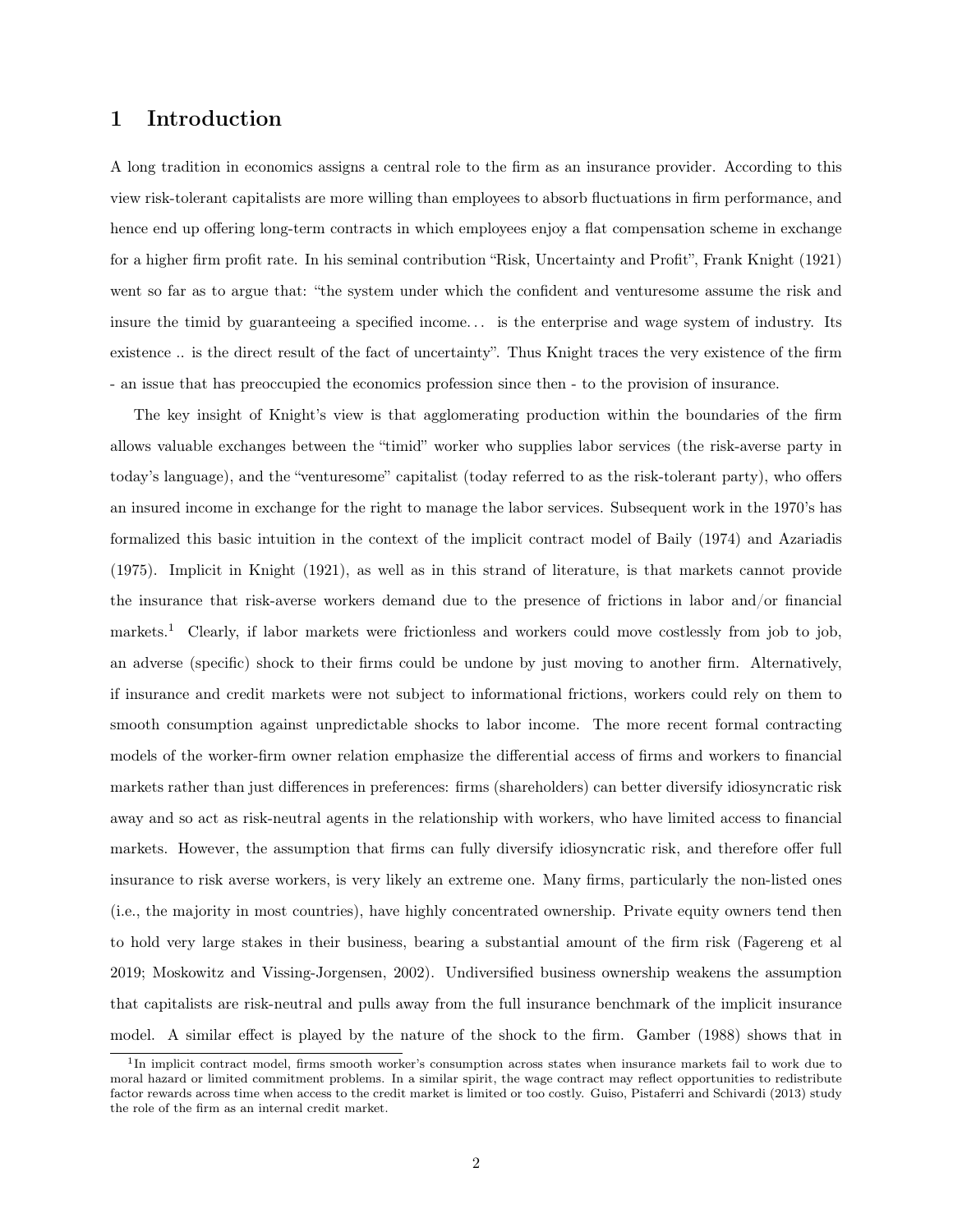an implicit insurance model  $\dot{a}$  la Azariadis firms may be unwilling to fully insure persistent shocks if they are constrained by bankruptcy risk. More generally, as made clear by many contract theory models of the firm (starting with Holmstrom and Milgrom, 1987) unobservability of workers' effort by the firm owners is an obvious obstacle to insurance provision. When effort is unobserved or not contractible, the supply of insurance by the firm faces a trade off as it conflicts with workers' incentives to put up effort. The extent of wage insurance will then depend crucially on differences in risk tolerance between workers and firms, the marginal cost of providing effort, as well as other attributes of the contracting party such as the variability of firm performance.<sup>2</sup> More generally, it will depend on features of the financial markets and of the societal structure where workers and firms interact and that grant the two parties imperfect access to lending and risk diversification opportunities (Berk and Walden, 2013). The latter include any labor insurance provision from government programs such as unemployment insurance schemes which may substitute for within firm insurance coverage.<sup>3</sup>

In sum, the amount of insurance that a firm can offer to its workers needs to be quantified and, most likely, it is partial and highly dependent on the context examined, and on the characteristics of the workers and those of the firm. A quantitive evaluation is needed in order to assess the welfare benefits of the insurance role of the firm and to evaluate whether and how workers' choices change when full insurance is not available.

In the next section we start providing a framework to characterize the insurance role of the firm, by specifying which shocks can be insured and relating them to the wages that workers receive. In Section 3 we show how this framework can be flexibly taken to the data and, if suitable data on firms performance and workers compensation are available, how to obtain estimates of the degree of wage insurance against fluctuations in firm performance achieved within the firm. Evidence available for several countries suggests that firms offer a substantial amount of insurance with non-negligible welfare gains for the workers. But insurance is far from full and varies across worker and firm types. In Section 4 we discuss how the residual exposure of worker compensation to the firm-specific risk can be used directly and indirectly to shed light on workers' precautionary motives and financial portfolio allocations, documenting these responses empirically. While most of the literature has focused on insurance exchanges between firm owners and workers, the boundaries of the firm and the repeated relation between the worker and the firm - and thus between coworkers - can facilitate insurance and financial exchanges among co-workers. These exchanges are particularly

<sup>2</sup>The pass-through of firm-specific shocks onto wages is the subject of the vast "rent sharing" literature in labor economics. Most of the early literature on rent sharing was based on industry-level data. We comment on recent advances in this literature below.

<sup>3</sup> See Ellul, Pagano and Schivardi (2018) and Pagano (2019) for a thorough survey of the limitations to firm insurance provision. Lamadon (2016) finds that 2/3 of government provided insurance is undone by the crowding out of firm-provided insurance.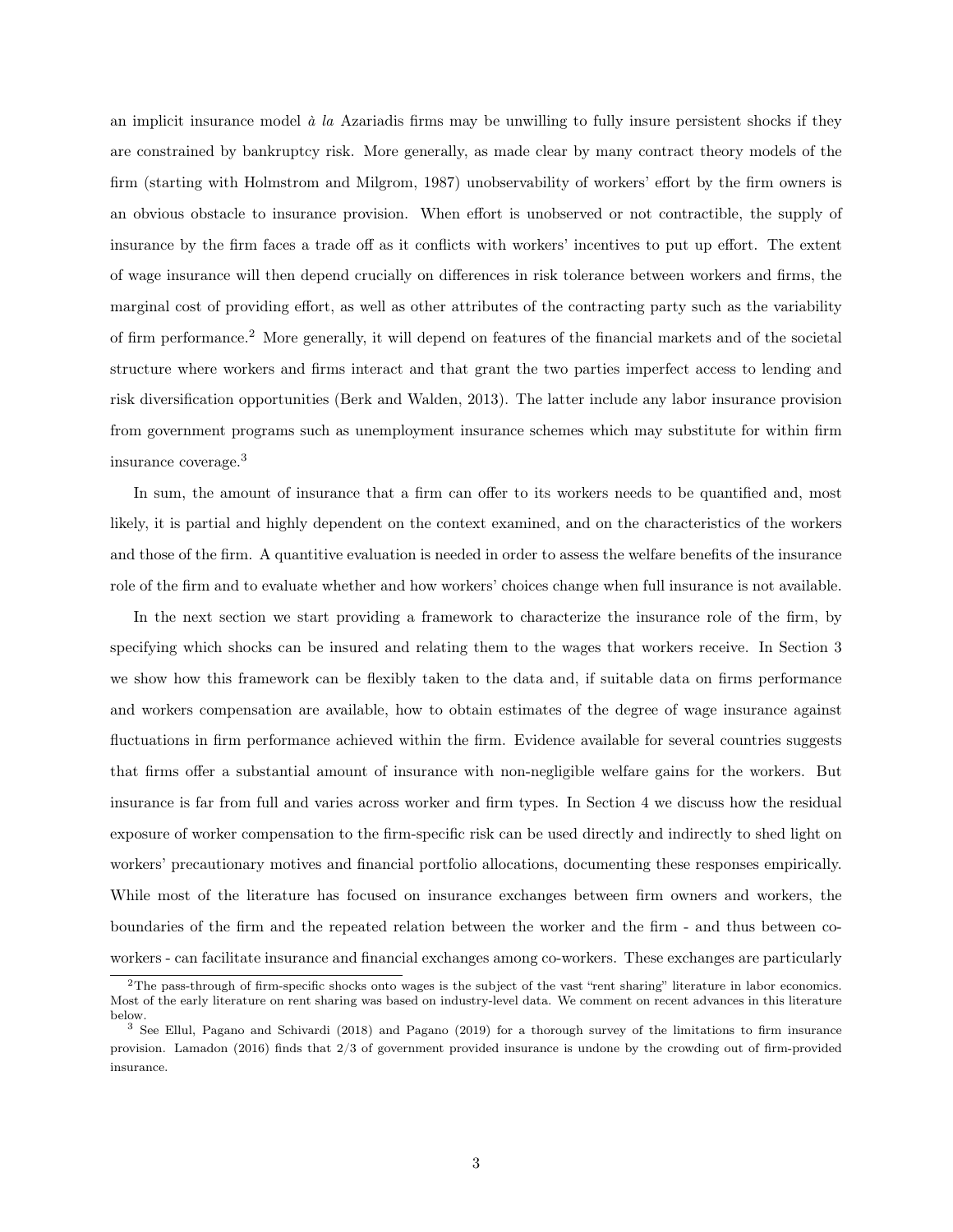valuable against shocks to their pay that do not originate from the firm and that firm owners may be unwilling or unable to insure. We discuss this extended role of the firm as facilitator of insurance exchanges in Section 5. Section 6 concludes by offering some thoughts on the future role of the firm as a wage insurance provider.

## 2 Framework

In this section we follow Guiso, Pistaferri and Schivardi (2005) and lay down a simple framework that highlights the link between the shocks to the performance of the firm and the variation in the salary of the worker. We highlight the nature and type of the shocks that the firm can insure and define different insurance regimes.

#### 2.1 The Firm

Let the (log) performance of firm j in year t,  $\Pi_{jt}$ , be written as:

$$
\Pi_{jt} = X_{jt}'\gamma + h_j + \psi_{jt}
$$

where  $X_{jt}$  is a vector of controls that define aggregate and industry sources of variation in the performance of the firm. Its purpose is to capture non-idiosyncratic fluctuations in  $\Pi_{it}$  (e.g., those originating from worldor country-specific business cycles, as well as industry-specific rents). What is left is the firm idiosyncratic component of  $\Pi_{jt}$ . This is modeled as the sum of a fixed firm effect  $h_j$  and a firm- and time-varying component  $\psi_{jt}$ . The fixed effect  $h_j$  captures systematic performance differences across firms reflecting managerial quality and practices (as stressed in Bloom an Van Reenen, 2007), quality of corporate governance, or some exclusive location advantage not available to competitors. What matters in our context is that this component is predictable and (being highly persistent over time) hardly interpretable as a shock. The second component,  $\psi_{jt}$ , is an unpredictable shock to the firm performance.

Undoubtedly, worker wages may be correlated will all these components: they may be correlated with economy or industry-wide fluctuations in firm performance because wages do respond to market forces; this has long been documented in the rent sharing literature.<sup>4</sup> The early evidence as well as more recent contributions based on micro employer-employee data are recently discussed and summarized by Card et al (2018). The rent sharing literature and the one we discuss here differ in interpretation, but not in the

<sup>4</sup>See among others, Blanchflower, Oswald, and Sanfey (1996), Estevao and Tevlin (2003), Christofides and Oswald (1992).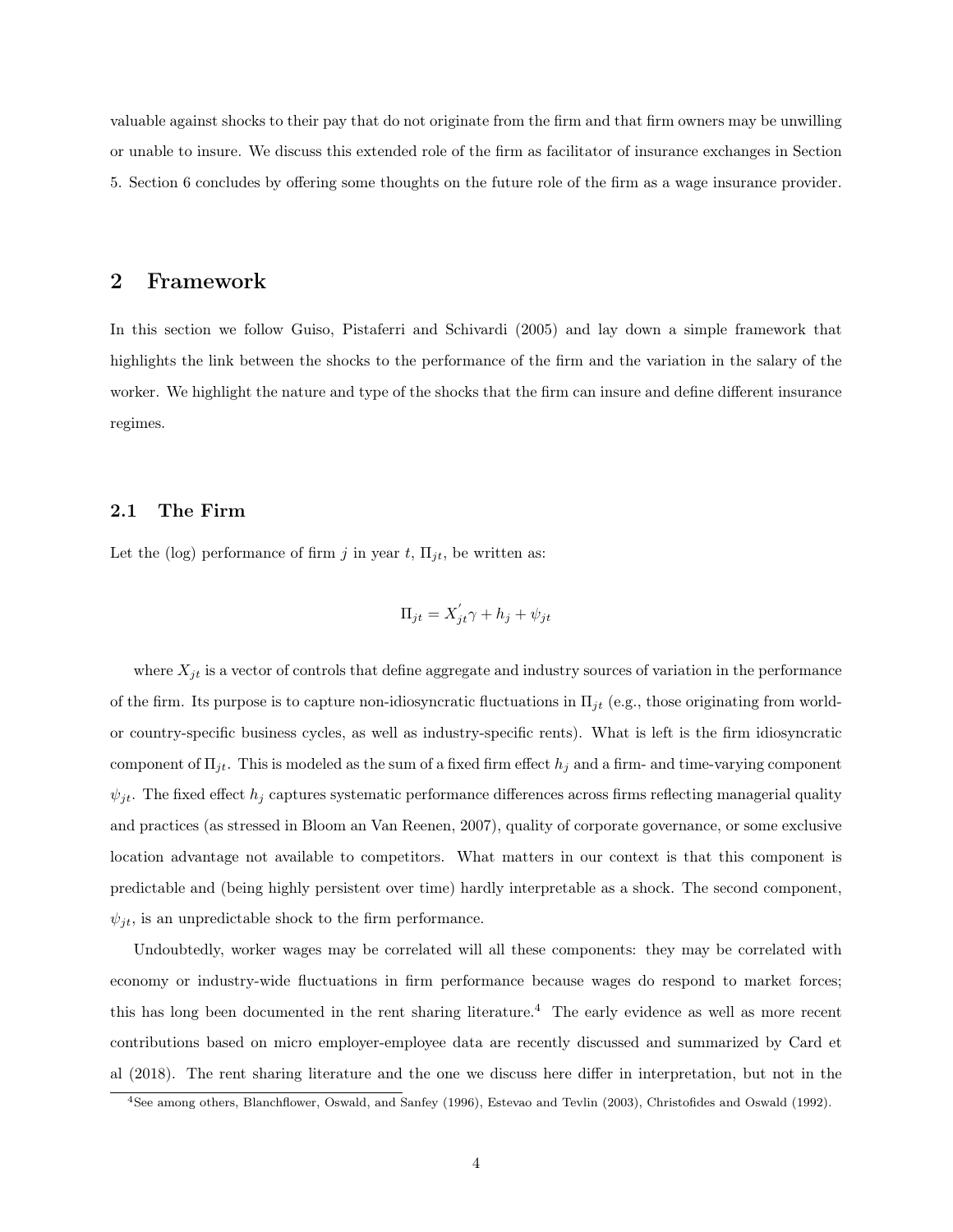methodology they adopt, and indeed we summarize below estimates from both literatures. In both cases, the existence of "sharing" behavior (risks or rents) is identified by the existence of a relationship between wages and measures of firm profitability or performance (a relationship that is absent in a perfectly competitive setting). The theoretical differences between the two models arise from the nature of market imperfections and the type of contractual arrangements that firms and workers set in place to overcome such imperfections. In the risk sharing case, credit and insurance market imperfections lead to long-term, implicit contract between firms and *individual* workers. In the rent sharing case, the main form of friction is workers' bargaining power, and union contracts are explicitly signed to allow firms and workers to share rents (surplus) arising from the production process.

By definition, industry-level correlations cannot be taken as evidence of firm insurance. Wages tend also to be correlated with the quality  $h_j$  of the firm, as shown by another strand of literature started by Abowd, Kramarz, and Margolis (1999). The authors document systematic firm-effects on workers wages and a tendency of high pay workers to match with high-paying firms, consistent with models of assortative matching between highly productive workers and highly productive firms. But again the correlation is best interpreted as reflecting complementarity in production between firm and worker types, rather than insurance.

It is the  $\psi_{jt}$  component that can potentially be insured by the firm. The insurability of  $\psi_{jt}$  is theorygrounded and fits well with the idea that capitalists can offer insurance to workers because they can potentially fully diversify idiosyncratic innovations to firm performance through, say, the stock or bond markets. We enrich the representation of the firm idiosyncratic innovations by assuming that it is the sum of two shocks:

$$
\psi_{jt} = Q_{jt} + f_{jt}^T
$$

$$
Q_{jt} = Q_{jt-1} + f_{jt}^P
$$

a transitory one,  $f_{jt}^T$ , and a permanent stochastic component  $Q_{jt}$  with innovation  $f_{jt}^P$ . The two innovations are assumed to be i.i.d. with mean zero; we denote with  $\sigma_{\psi}^2$ ,  $\sigma_{f}^2$ ,  $\sigma_{f}^2$  the variance of the total idiosyncratic innovations to firm performance, and of the transitory and permanent shocks, respectively. Here the variances are assumed to be time invariant; but later, for some applications, we will let them vary over time. This flexible representation allows firms to offer insurance to their workforce possibly to different degrees depending on the persistence of the shock as predicted by wage insurance models of the firm with financial frictions (e.g. Gamber, 1988). Lamadon (2016) shows that a framework of this type can be generated by a model of the worker-firm interaction with search frictions. The search friction implies that risk averse workers cannot rely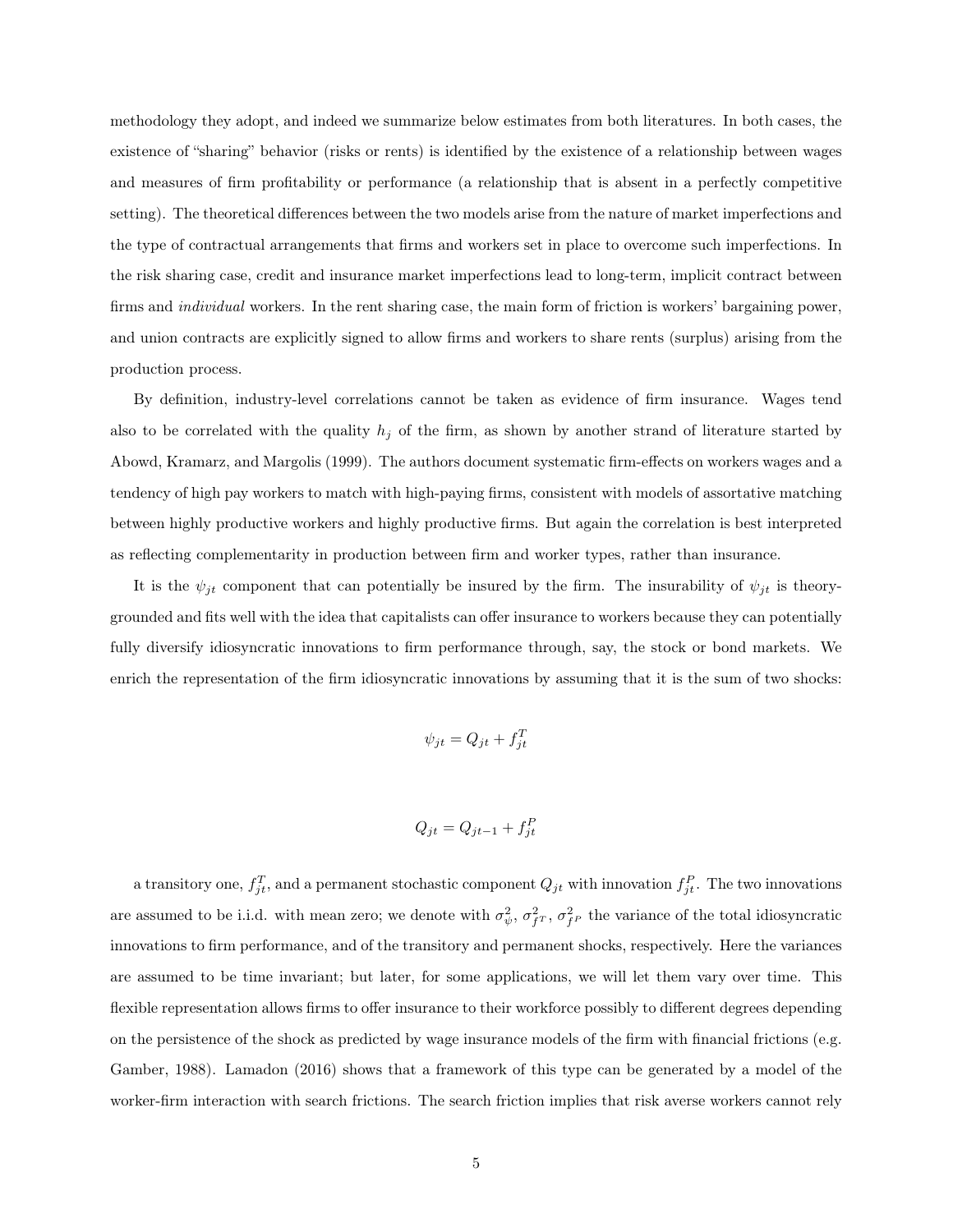on the market to insure their pay through costless job-to-job mobility. Firms instead can offer contracts that shelter workers from productivity shocks by tempering the insurance coverage with the need to give workers incentives to exert effort (which is assumed to be unobservable to the firms).

#### 2.2 Workers

The (log) earnings/wages of a worker  $i$  employed at firm  $j$  evolves according to the following process:

$$
y_{ijt} = Z_{ijt}'\beta + g_i + \omega_{ijt}
$$

The first two components are assumed to be deterministic or time-invariant: a vector of variables  $Z'_{ijt}$ , affecting compensation either because wages respond to market equilibrium forces or due to time varying predictable factors such as age, experience and tenure, and a worker-specific fixed component  $g_i$ , reflecting systematic differences in workers' productivity. Unpredictable shocks to workers pay are denoted  $\omega_{ijt}$ , with variance  $\sigma_{\omega}^2$  capturing overall volatility in wages. We assume that unpredictable shocks to workers pay are the sum of two components:

$$
\omega_{ijt} = v_{it} + F_{ijt} \tag{1}
$$

The first component of  $(1)$ ,  $v_{it}$ , is a worker-specific term reflecting shocks to workers' pay that are unrelated to the performance of the firm - such as a drop in pay due to (uninsured) illness or a fall/rise in individual worker productivity that is reflected in his/her personal bonus. We assume that this component is itself the sum of a transitory and a permanent shock, respectively, with i.i.d., zero mean, innovations that are uncorrelated with the firm shocks :

$$
v_{it} = P_{it} + \eta_{it}
$$

$$
P_{it} = P_{it-1} + \chi_{it}
$$

with  $var(v_{it}) = \sigma_v^2$ ,  $var(\eta_{it}) = \sigma_{\eta}^2$ ;  $var(\chi_{it}) = \sigma_v^2$ . The idiosyncratic component is not insured by the firm owners, though co-workers can - possibly partially - insure it by leveraging the repeated interactions that arise among them from their common attachment to the firm; we will touch upon this issue in Section 5.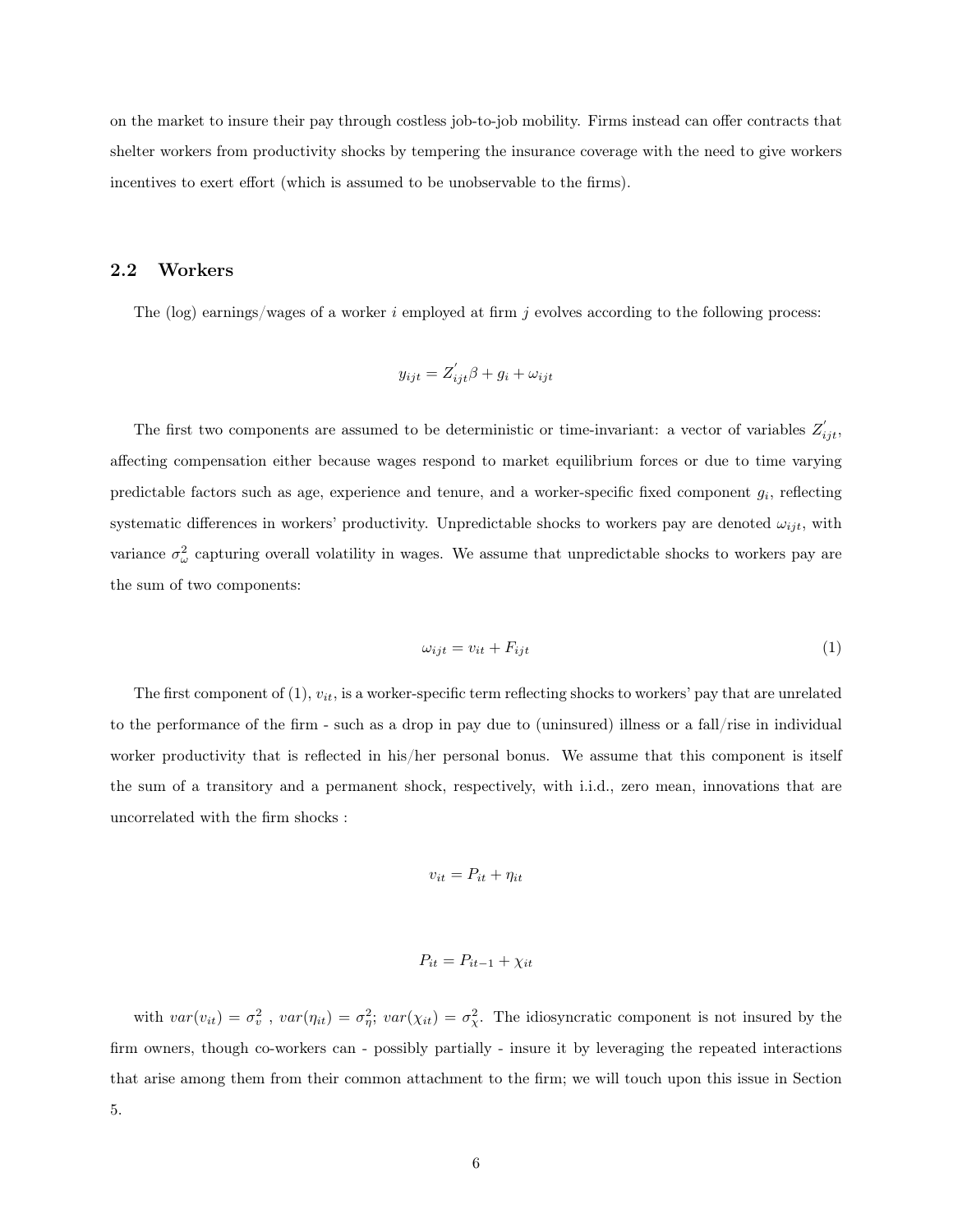| Wage shock component | Definitions                                                   | Variances                                    |  |
|----------------------|---------------------------------------------------------------|----------------------------------------------|--|
| Total                | $\omega_{ijt} = v_{it} + \theta^P Q_{jt} + \theta^T f_{it}^T$ |                                              |  |
| Idiosyncratic        | $v_{it} = P_{it} + \eta_{it}$                                 |                                              |  |
|                      | $P_{it} = P_{it-1} + \chi_{it}$                               |                                              |  |
| Firm risk sharing    | $F_{ijt} = \theta^P Q_{jt} + \theta^T f_{it}^T$               | $\sigma_F^2, \sigma_{f^P}^2, \sigma_{f^T}^2$ |  |

Table 1: Workers' wage shocks

Notes: The table describes the components of the workers earnings shocks and their variances. All shocks are zero mean and i.i.d.

Table 2: Insurance regimes

| Insurance regimes                                  | Values of $\theta^P$ and $\theta^T$ |
|----------------------------------------------------|-------------------------------------|
| Full homogeneous insurance                         | $\theta^P=0, \theta^T=0$            |
| Partial homogenous insurance                       | $0 < \theta^P = \theta^T < 1$       |
| Partial insurance to permanent, full to transitory | $0 < \theta^P < 1, \theta^T = 0$    |
| Full risk sharing (no insurance)                   | $\theta^P=1, \theta^T=1$            |

Notes: The table summarizes different wage insurance regimes that capitalists can offer to the employees of their firm.

The second component of (1),  $F_{iit}$ , is related to the firm that employs the worker and we write it as:

$$
F_{ijt} = \theta^P Q_{jt} + \theta^T f_{jt}^T
$$

 $F_{ijt}$  reflects sharing the shocks hitting the firm between the firm capitalists and the workers. It is these shocks that firms can potentially insure. Table 1 summarizes the structure of the wage shocks.

#### 2.3 Insurance regimes

The extent of insurance within the firm for the permanent and transitory shocks to firm performance are respectively summarized by the insurance coefficients  $\theta^P$  and  $\theta^T$ . Table 2 describes different insurance regimes that can arise depending on the values of  $\theta^P$  and  $\theta^T$ . At one extreme, if  $\theta^P$  and  $\theta^T$  are both equal to zero, the capitalists fully insure the workers against unforeseen shocks to the fortunes of their firms, regardless of their persistence. At the other extreme, no insurance is provided and shocks to the firm are equally shared - and thus fully transferred to the workers - which occurs when  $\theta^P$  and  $\theta^T$  are both equal to 1. Values of  $0 < \theta^P < 1$  and  $0 < \theta^T < 1$  characterize regimes of partial insurance and these can be homogenous (if  $\theta^P = \theta^T$ ) or differentiated if firms provide more coverage with respect to one type of shock than another (i.e.  $\theta^P \neq \theta^T$ ).

This framework can be easily generalized to allow for dependence of the degree of insurance on workers  $(X^w)$  and firm  $(X^f)$  characteristics - such as the worker risk tolerance, his effort observability, or the volatility of firm performance - as well as characteristics of the financial markets where firms and workers interacts or features of the society  $(X<sup>m</sup>)$  that limit workers and firms diversification of production risk. To allow for this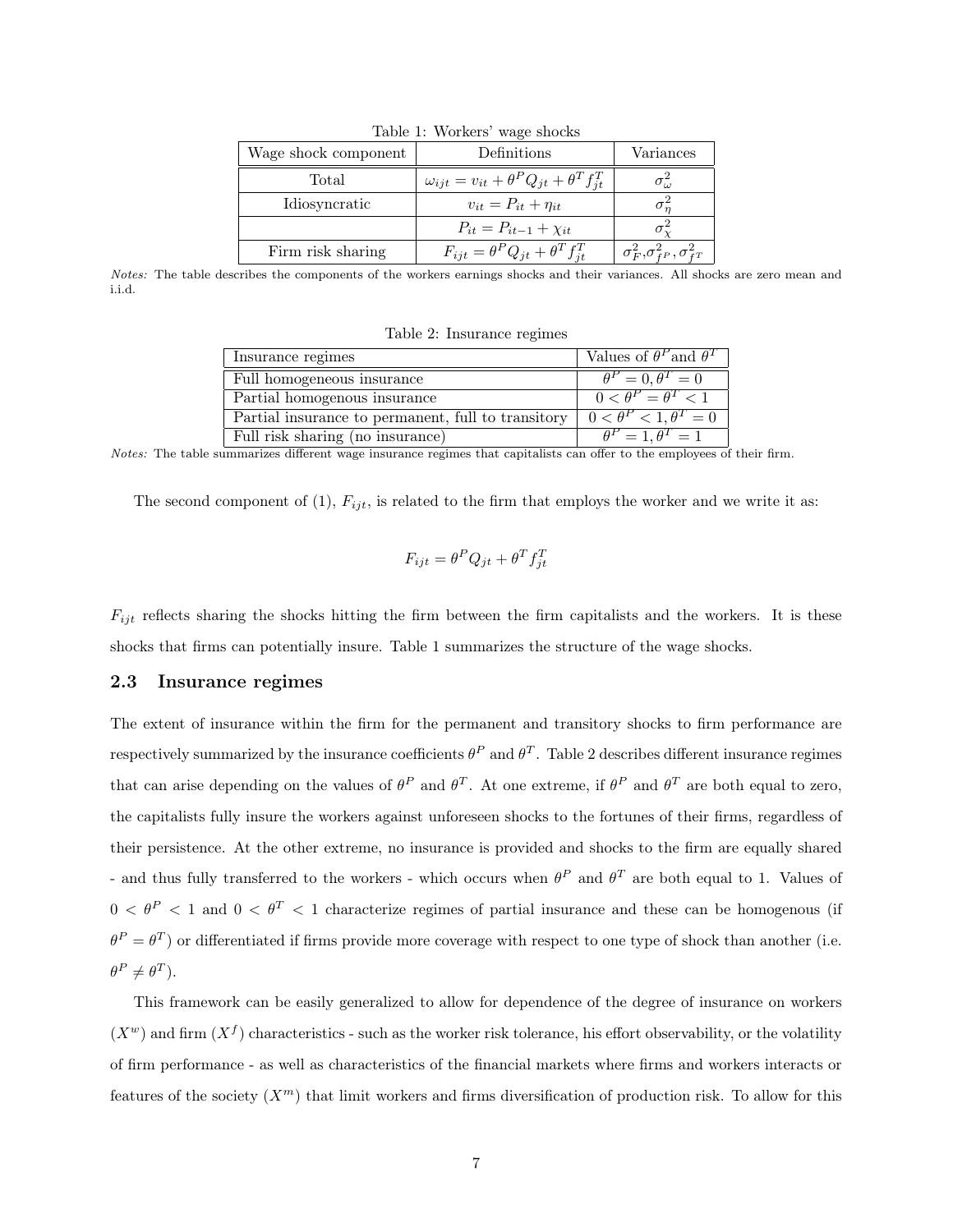we can write:

$$
F_{ijt} = \theta^P(X^w, X^f, X^m)Q_{jt} + \theta^T(X^w, X^f, X^m)f_{jt}^T
$$

Below we discuss how to identify empirically the insurance parameters  $\theta^P$  and  $\theta^T$  and their dependence on observable worker and firm attributes.

# 3 Measuring the extent of risk sharing

The framework of the previous section lends itself naturally to be taken to the data with the goal of obtaining estimates of the risk sharing parameters. These estimates can then be used to provide a quantitative evaluation of the economic importance of the firm as a wage insurance provider and estimates of the welfare gains for the workers. Doing this poses some strong data requirements. First, it requires the availability of matched employer-employees data that allow separate measurment of firm performance shocks and wage shocks. Until recently this type of data were not easily accessible and were available to researchers only in a limited number of countries. Today they have become available in a wider set of countries. This is important because it allows testing the external validity of some of the initial findings about the insurance role of the firm and potentially sheds light on features of society that affect wage insurance. In addition to firm performance and worker wage histories, a test of the insurance role of the firm requires an institutional setting where firms can pass through specific shocks to workers, one where at least part of the salary is set at the level of the firm. Clearly, this is not a case in a fully centralized wage setting system where wages are bargained by nation-wide trade unions and apply uniformly to all workers in an industry. Most Western countries, including those with high levels of union coverage, have long departed from this extreme form of centralization. For instance, in most European countries wages are bargained at multiple levels: through nation wide agreements, at the sector level, and at the level of the firm. Below we draw on Guiso, Pistaferri and Schivardi (2005) who were the first to show evidence on insurance within the firm using matched employer-employees data from Italy. This country fulfills the institutional requirement as part of the wages are set (during the sample period) bilaterally between workers and firms at the firm level.

To measure firm performance Guiso, Pistaferri and Schivardi (2005) use firm value added obtained from the Company Accounts Data Service (CADS), a collection of firms balance sheets over the years 1982-1994. Value added is a sensible measure of firm performance as it measures the volume of contractible output between the capitalists and the workers that remains once intermediate inputs have been remunerated. Additionally, value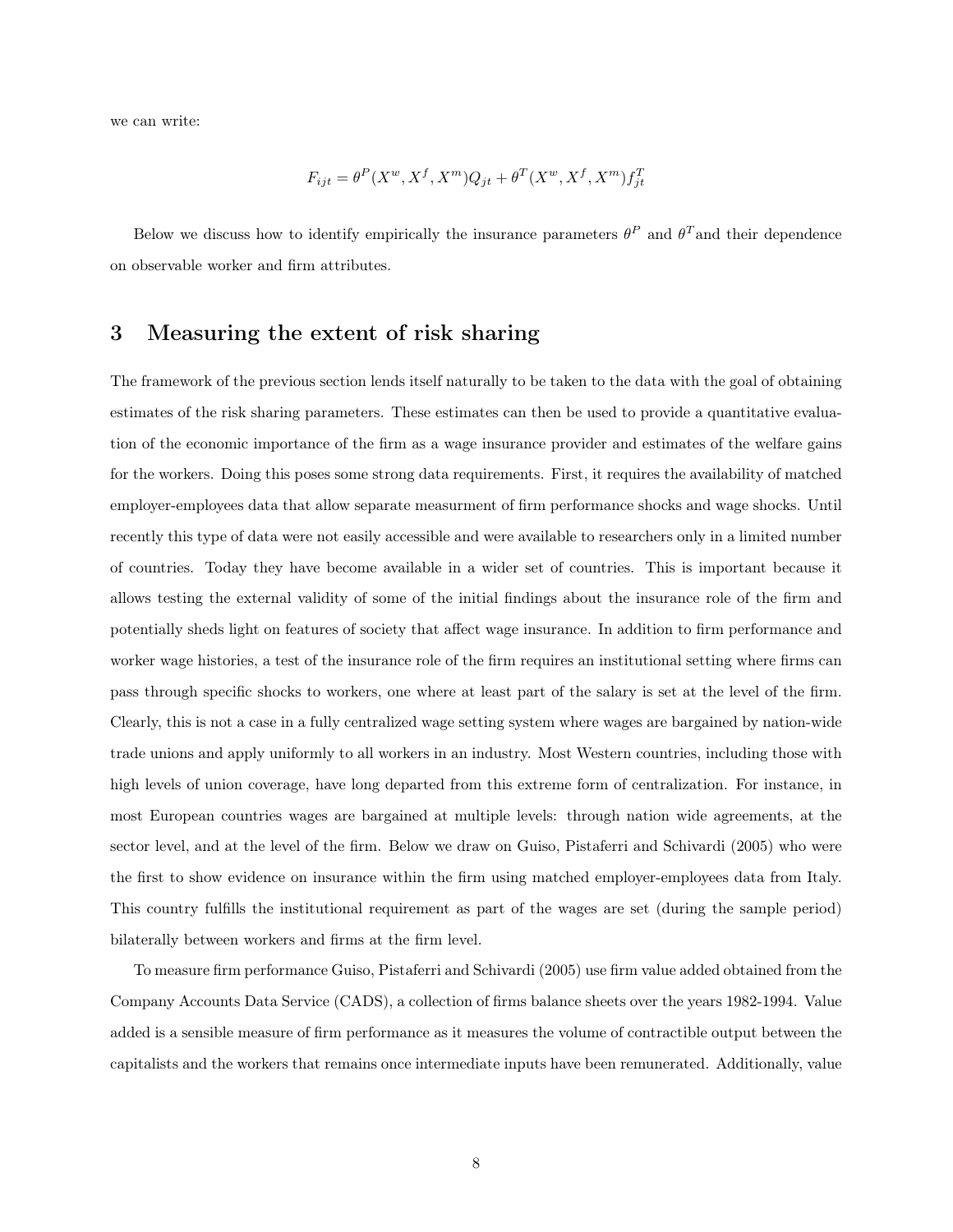added is the variable that is directly subject to stochastic fluctuations.<sup>5</sup> Wages are measured by employees' earnings histories from the Italian Social Security Administration (INPS), using data for the entire population of workers registered with the social security system whose birthday falls on one of two randomly chosen days of the year. Both the INPS and the CADS data include the employer's tax code, so matching employers with the employees is straightforward.

Using these data it is straightforward to obtain estimates of the firm performance and wage residuals from estimates in first differences (so as to eliminate the firm and worker fixed effects) of equations (1) and (2), that is estimates of  $\Delta \psi_{jt}$  and  $\Delta \omega_{ijt}$ , respectively. It is then immediate to estimate the correlation between the two: 0.0021 (s.e. 0.0003), which implies that part of the shocks to the performance of the firm is indeed transferred to workers - thus allowing to (statistically) reject full insurance. However, this correlation does not reveal anything about the nature of the insurance regime. Because transitory and permanent shocks are not separately observed, one needs an identification strategy to obtain separate estimates of  $\theta^P$  and  $\theta^T$ .

#### 3.1 Identification

Guiso, Pistaferri and Schivardi (2005) show that, given the structure of the shocks to the performance of the firm and the workers earnings described in Section 2.1 and 2.2, the insurance parameters  $\theta^P$  and  $\theta^T$  are identified by the following moments:

$$
\theta^T = \frac{cov(\Delta \omega_{ijt}, \Delta \psi_{jt+1})}{cov(\Delta \psi_{jt}, \Delta \psi_{jt+1})}
$$

$$
\theta^P = \frac{cov(\Delta \omega_{ijt}, \Delta \psi_{jt-1} + \Delta \psi_{jt} + \Delta \psi_{jt+1})}{cov(\Delta \psi_{jt}, \Delta \psi_{jt-1} + \Delta \psi_{jt} + \Delta \psi_{jt+1})}
$$

which are equivalent to running instrumental variable regressions of  $\Delta\omega_{ijt}$  on  $\Delta\psi_{jt}$  using as instrument  $\Delta\psi_{it+1}$  (to identify insurance with respect to transitory shocks to firm performance) and the moving average  $\Delta \psi_{jt-1} + \Delta \psi_{jt} + \Delta \psi_{jt+1}$  (to identify insurance with respect to permanent shocks), respectively.

<sup>5</sup>Using (total or per-worker) sales or TFP measures are valid alternatives; using profits, however, may generate a mechanical form of negative correlation with wages. In recent work, authors have departed from a statistical characterization of what constitutes a shock to firm performance, and searched for "episodes" or "quasi-experiments" in which the firm faces an exogenous, salient innovation. An example is Kline, Petkova, Williams and Zidar (2019), who use as their measure of firm shock the allowances of patent application by US firms, an idea partially based on Van Reenen (1996), who however had only access to industry-level data on innovation for the UK.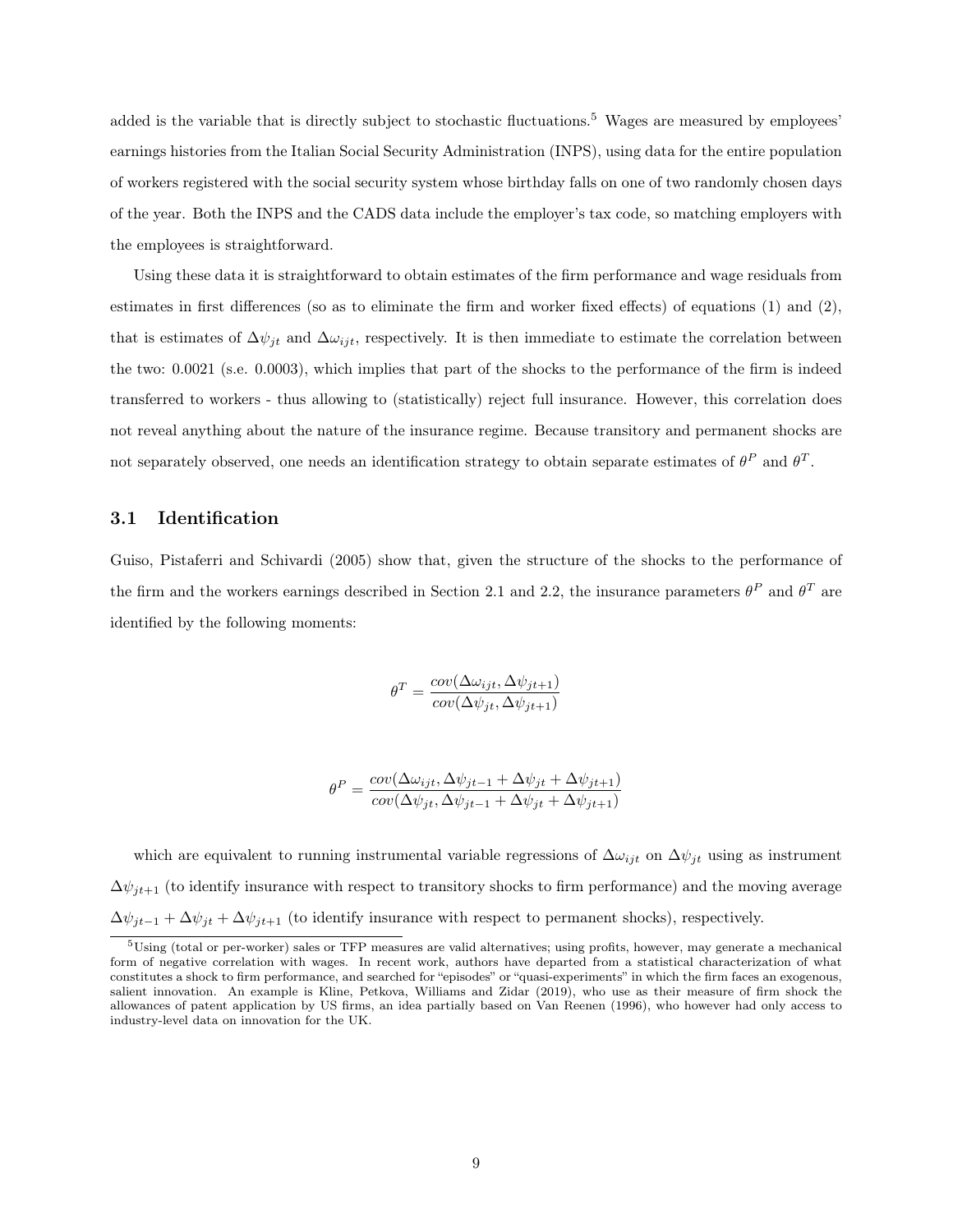| .wore o, modificated of historice within the him. |            |                       |  |
|---------------------------------------------------|------------|-----------------------|--|
| Insurance                                         | Estimate   | $F$ -test instruments |  |
| parameter                                         |            | $(p$ -value)          |  |
|                                                   | $0.070***$ | $<\!\!0.001$          |  |
|                                                   | (0.0128)   |                       |  |
|                                                   | 0.0049     | $<\!\!0.001$          |  |
|                                                   | (0.0045)   |                       |  |

Table 3: Estimates of insurance within the firm

Notes: The table shows estimates of the degree of risk sharing within the firm in response to persistent and transitory shocks to firm performance. Estimates reproduced from Guiso, Pistaferri and Schivardi (2005). (\*\*\*\*), (\*\*) and (\*) significant a 1%, 5% and 1%, respectively. Standard errors in parenthesis.

#### 3.2 The size of insurance coverage

Table 3 shows estimates of these parameters from the Italian data. The evidence clearly supports a partial insurance regime where capitalists protect workers fully against transitory shocks to firm performance but share permanent risk partially with the workers. The extent of risk sharing implies that a 10% permanent drop in the idiosyncratic firm performance causes a 0.7% drop in workers' pay. This is very far from the full risk sharing regime  $(\theta^P = \theta^T = 1)$ , implying that firms do indeed offer substantial wage insurance.

To shed some light on the role of the firm as insurance provider, Table 4 shows estimates of the variance and corresponding standard deviation of the shocks (and their components) to firm performance and workers earnings estimated on the Italian data. Measured by the standard deviation of the workers' residual earnings, wage volatility is overall 12.7%. Sharing risks with the firm accounts for  $13\%$  ( $\sqrt{\sigma_F^2/\sigma_\omega^2} = 0.13$ ) of workers pay volatility - a relatively contained contribution. To appreciate the insurance role of the firm we can compute the standard deviation of earnings in a counterfactual case in which workers were to share completely with capitalists the fortunes of the firm (i.e. if  $\theta^P = \theta^T = 1$ ). As the table shows, in this case the standard deviation of workers earnings would jump to 36.2% - 2.8 times the actual level. Insurance from the capitalists allows workers to reduce quite substantially fluctuations in pay.

#### 3.3 Welfare gain

To get a sense of the welfare gain that firm insurance provides, assume that workers have no other mean to smooth consumption in the face of wage risk (i.e., no access to self-insurance) and (for simplicity) assume no worker idiosyncratic uncertainty (i.e.  $\sigma_v^2 = 0$ ) so that all earnings risk originates from sharing risk with firm owners. Following Lucas's (1987) setup to evaluate the welfare costs of recessions, suppose that workers maximize the expected discounted value of flow utility  $U(c) = \frac{c^{1-r}-1}{1-r}$ , and receive stochastic earnings  $Ae^{\omega_t}$ , where r is the degree of workers' relative risk aversion, A is a non-stochastic component, and  $\omega_t \sim N(0, \sigma_\omega^2)$ , with  $\sigma_{\omega}^2 = (\theta^P)^2 \sigma_{f^P}^2 + (\theta^T)^2 \sigma_{f^T}^2$ . Wage risk depends on the insurance parameters  $\theta^P$  and  $\theta^T$  and on the variances of permanent and transitory shocks to the performance of the firm. Following Lucas we assume that the approximate consumption solution is  $c_t = (1+g)^t A' e^{-\sigma_{\omega}^2/2} e^{\omega_t}$  where g is deterministic consumption growth and  $A'$  a constant term. The proportional increase in consumption required to leave the consumer indifferent between the full insurance consumption path  $(\theta^P = 0$  and  $\theta^T = 0)$  and the partial insurance path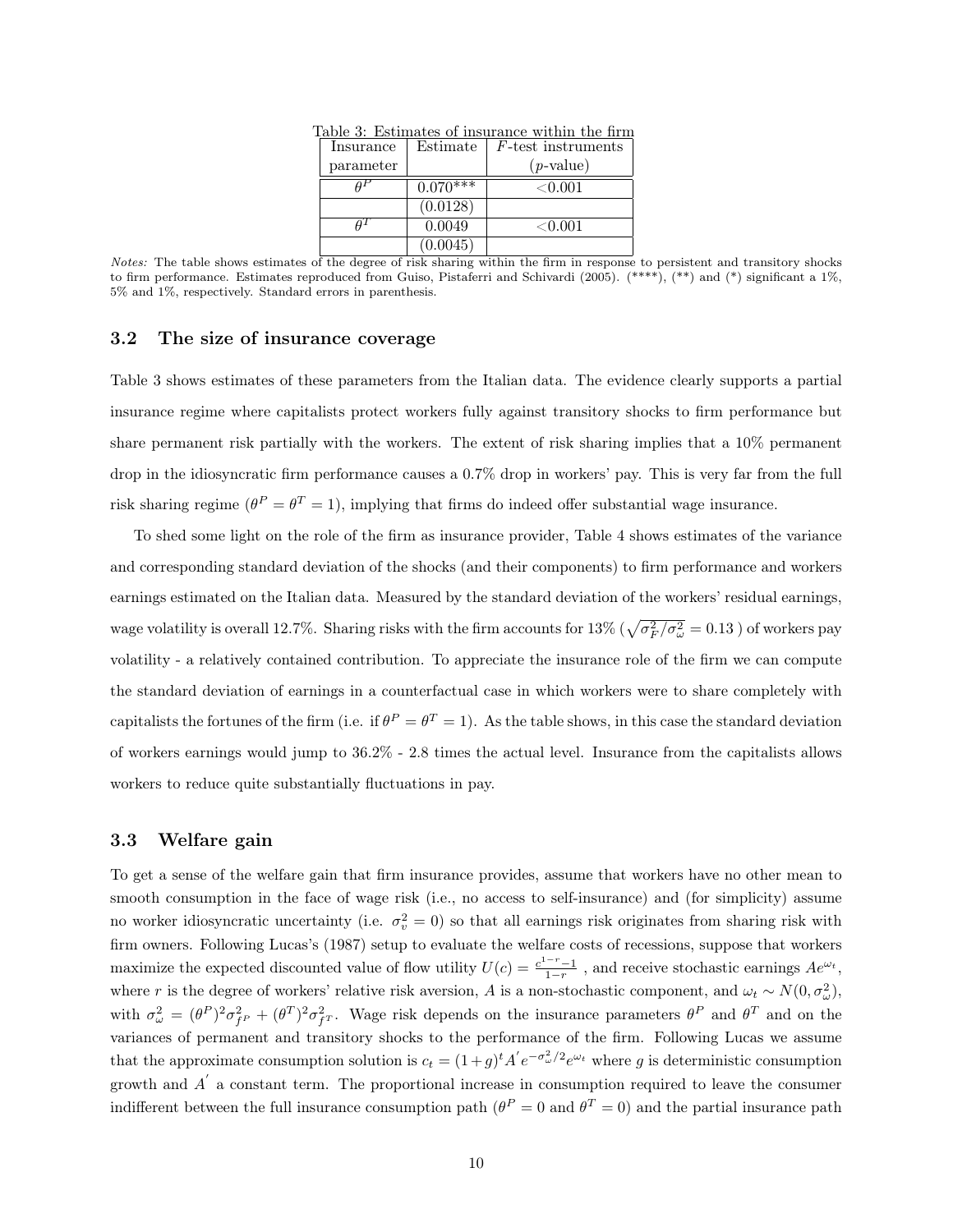| Shock definition                                                    | Variance                                                     | Standard error |
|---------------------------------------------------------------------|--------------------------------------------------------------|----------------|
|                                                                     | estimate                                                     | estimate       |
| Firm shock component                                                |                                                              |                |
| Total $(\psi_{it})$                                                 | $\sigma_{\psi}^2 = 0.115$                                    | 0.339          |
| Transitory $(f_{it}^T)$                                             | $\sigma_{fT}^2 = 0.056$                                      | 0.237          |
| Permanent $(f_{it}^P)$                                              | $\sigma_{\,eP}^2 = 0.059$                                    | 0.242          |
| Wage shock component                                                |                                                              |                |
| Total $(\omega_{i\,it})$                                            | $\sigma_{\omega}^2 = 0.0161$                                 | 0.127          |
| Total idiosyncratic $(v_{it})$                                      | $\sigma_v^2 = 0.0121$                                        | 0.11           |
| Transitory idiosyncratic $(\eta_{it})$                              | $\sigma_n^2 = 0.009$                                         | 0.095          |
| Permanent idiosyncratic $(\chi_{it})$                               | $\sigma_{v}^{2} = 0.0014$                                    | 0.037          |
| Firm risk sharing $(F_{ijt} = \theta^P Q_{jt} + \theta^T f_{it}^T)$ | $\sigma_F^2 = 0.00029$                                       | 0.017          |
| Share of wage standard deviation due risk sharing                   | $\sqrt{\sigma_F^2/\sigma_\omega^2} = 0.13$                   |                |
| Wage volatility with full risk sharing                              | $(\sigma_{\omega}^2 - \sigma_F^2) + \sigma_{\psi}^2 = 0.131$ | 0.362          |

Table 4: Variances of firm and worker shocks

Notes: The table shows estimates of the variance and standard deviation of different shocks to the worker wage and the firm performance. Estimates rearranged from those obtained by Guiso, Pistaferri and Schivardi (2005).

 $(0 < \theta^P < 1$  and  $0 < \theta^T < 1)$  is  $r\sigma_\omega^2/2$  (Clark, Leslie, and Symons 1994). This is the risk premium that a worker would be willing to pay to avoid a proportional risk of size  $\sigma_{\omega}^2$ , which provides a first approximation to the cost of risk sharing. Under the (standard) assumption that  $r = 3$ , and using Guiso, Pistaferri and Schivardi (2005) estimates of the variances of the firm shocks, the proportional increase in consumption that would leave the consumer indifferent between full and no insurance  $(\theta^P = \theta^T = 1)$  is estimated by GSP to be 0.088. Hence, a worker would be indifferent between the insurance the firm currently provides and no insurance if her consumption was raised by about 9 percent - a substantial sum of money. Payment takes the form of a risk premium paid to the owners of capital or, to put it slightly differently, a wage discount that goes to increase average dividends earned by capital owners'. Guiso, Pistaferri and Schivardi (2005) calculation (9% of consumption) provides an estimate of the upper bound of the premium (or the size of the wage discount). The counterpart of the insurance provision is a greater share of national income accruing to corporate shareholders as documented by Hartman-Glaser, Lustig and Zhang (2019).

#### 3.4 Heterogenous effects

Principal-agent contracting models of the firm-worker relation predict that insurance provision varies with both worker and firms characteristics, including workers risk aversion and firms performance volatility. Documenting this type of heterogeneity is important as it help strengthen the interpretation of the correlation in terms of insurance. Table 5 summarizes the findings of Guiso, Pistaferri and Schivardi (2005) along this dimension.<sup>6</sup> It shows that firms provide more insurance to more risk averse workers, and less to their managers (who presumably can stand risk more than white or blue collars). Furthermore, firms with more variable output offer more insurance, while those more exposed to bankruptcy offer less, consistent with theoretical predictions of firms insurance models.

Another, more subtle form of heterogeneity may come from separating wage responses from employment responses. Firms could respond to external shocks by adjusting wages (i.e., limiting insurance to continuing workers) or by adjusting employment (i.e., by laying-off some workers, or adjusting the number of hours worked). This second margin of adjustment is absent in Guiso, Pistaferri and Schivardi (2005), who focus on

<sup>6</sup>See Guiso, Pistaferri and Schivardi (2005) for variable definitions and measurement.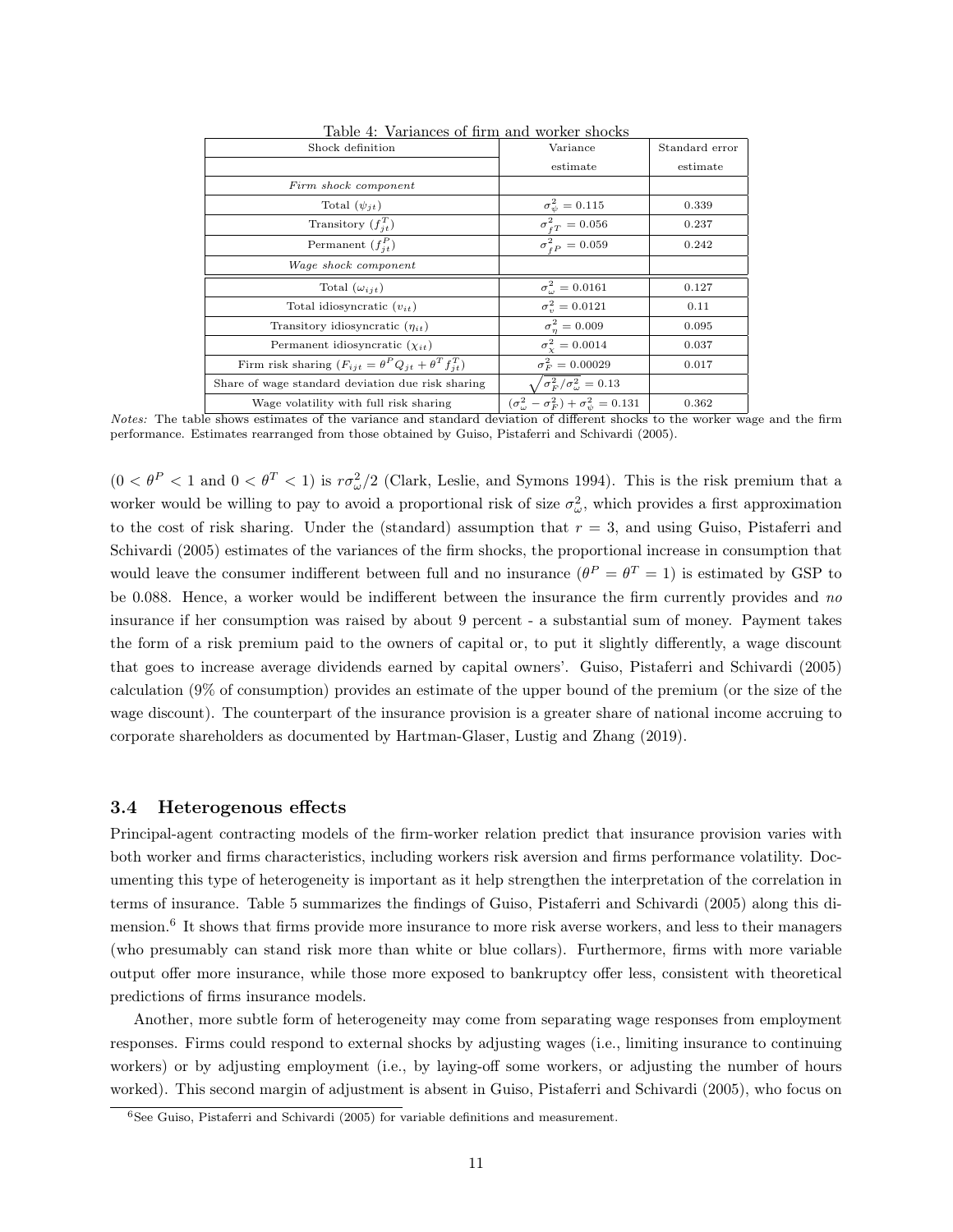| Insurance | <b>Baseline</b> | High          | Performance | Managers    | Bankruptcy  |
|-----------|-----------------|---------------|-------------|-------------|-------------|
| parameter |                 | risk aversion | volatility  |             |             |
| $A^P$     | $0.070***$      | $0.030**$     | $0.083**$   | $0.187**$   | $0.142***$  |
| $A^T$     | Full Insur.     | Full Insur.   | Full Insur. | Full Insur. | Full Insur. |

Table 5: Estimates of insurance within the firm

continuing workers. This may exaggerate the extent of "insurance" if firms adjust mostly on the employment margin (something that may depend on institutional features of the labor market, such as firing and hiring costs, etc.). A few recent papers have extended the framework by allowing for employment as well as job-tojob mobility (see Friedrich, Laun, Meghir and Pistaferri, 2019).

#### 3.5 Estimates for other countries

Several papers have replicated Guiso, Pistaferri and Schivardi (2005) for other countries, using similar data and methodology. These contributions include: Portugal (Cardoso and Portela, 2009), Germany (Guertzgen, 2014), Hungary (Katay, 2008), Sweden (Lamadon, 2016), Norway (Fagereng et al, 2018), and the US (Lamadon et al, 2019). In Table 6 we report estimates of the wage insurance parameters from these papers. Other papers in the literature do not explicitly distinguish between transitory and permanent fluctuations in performance, and hence estimate the extent of pass-through of firm performance on wages ("rent sharing" parameters). Card et al (2018) provide a survey of this literature and a detailed description of these contributions, with elasticities ranging from 0.01 to 0.16 (with a mean of 0.08).

Table 6 reveals an important empirical regularity: in all countries firms tend to insure fully or (almost completely) transitory shocks to firm specific shocks and to offer partial but substantial insurance with respect to permanent shocks to the firm. Across countries, the range of the elasticity of wages to firm permanent shocks has a median of 0.08, so that around 90% of permanent shocks to the firms are not passed over to workers. For transitory shocks, the median is 0.018.

In sum, at least in western countries the firm appears to be a formidable wage insurance provider. Well diversified capitalists or capitalists with a greater willingness to bear risk offer protection to risk averse workers from large idiosyncratic variations in the performance of the firm. This protection however is neither gratis nor perfect. It is not gratis as, in exchange for wage insurance, workers willingly give up part of the produced income. It is not perfect because some of the shocks, typically the persistent ones, are (at least in part) passed onto the workers that are retained in the firm, possibly as a consequence of imperfect monitoring of workers effort or because financial market imperfections constrain firms' ability to offer more extensive insurance (Berk and Walden, 2013). This shared risk is very difficult for the workers to diversify away (if it were - given the high wage discount workers seem to pay to capitalists according to the estimates in Section 3.3 - they should share risk with the firm to a higher degree than observed) and thus it acts as a background risk. In an attempt to deal with such background risk workers may change some of their actions. In the next section we focus attention to workers' endogenous reactions to background risk and show how,

Notes: The table shows estimates of the degree of wage risk sharing for different groups of workers and firms. Estimates reproduced from Guiso, Pistaferri and Schivardi (2005). (\*\*\*\*), (\*\*) and (\*) significant a 1%, 5% and 1%, respectively.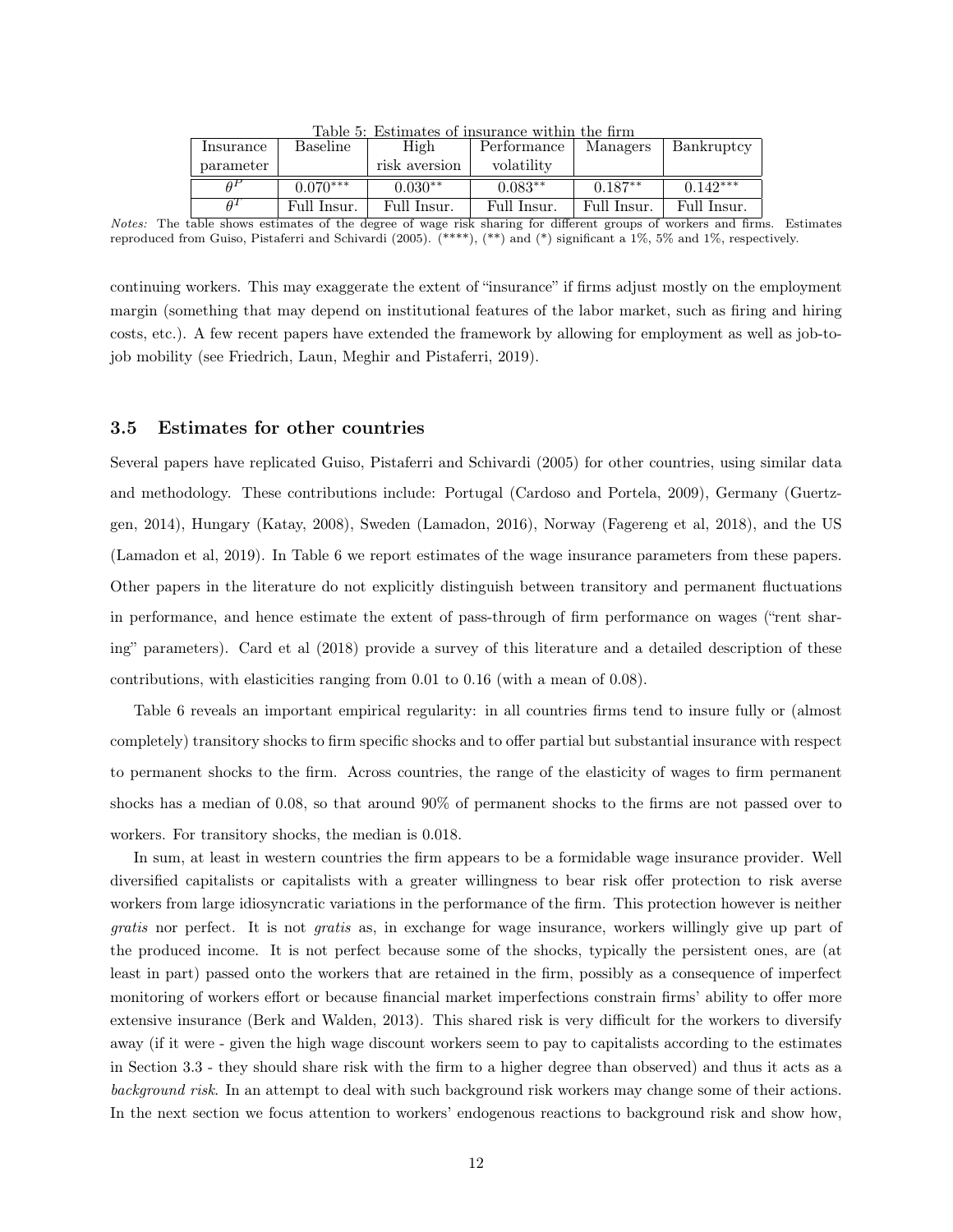| Country    | Authors                    | $A^P$      | $\rho^T$   |
|------------|----------------------------|------------|------------|
| Norway     | Fagereng et al. (2018)     | $0.070***$ | $0.018***$ |
| Portugal   | Cardoso and Portela (2009) | $0.092**$  | $-0.001$   |
| Hungary    | Kayay (2015)               | $0.107***$ | $0.055***$ |
| Sweden     | Lamadon $(2016)$           | $0.014***$ | n.a.       |
| <b>USA</b> | Lamadon et al. $(2018)$    | $0.140***$ | $-0.010$   |
| Germany    | Guertzgen (2009)           | 0.072      | 0.022      |

Table 6: Estimates of insurance within the firm across countries

Notes: The table shows estimates of degree of wage risk sharing for a sample of countries taken from different separate studies that replicate Guiso, Pistaferri and Schivardi (2005) methodology. Guertzgen (2009) interacts the variables of interest with dummies for different industrial relation regimes. We report the average value across the different configurations (no standard errors available). (\*\*\*\*), (\*\*) and (\*) significant a 1%, 5% and 1%, respectively.

methodologically, the possibility of measuring risk sharing between workers and firms can help identifying several behavioral responses of consumers to risk.

## 4 Worker responses

Income shocks that, by their nature, cannot be insured nor diversified away - like the share of the firm volatility that is passed onto workers wages - tend to make workers/consumers more risk averse (under reasonable preference restrictions, see e.g. Kimball, 1990). This induces individuals to modify their behavior by reducing other risks that they can control so as to contain overall risk exposure. Alternatively, prudent workers can respond by piling up precautionary savings to be better able to face unforeseen income drops whenever they occur.

The standard approach to study behavioral responses to uninsurable, background income risk has been to use measures of the individual component of wage variability as an index of background risk. In our set up, this measure is the variance of residual (log) wage  $\sigma_{\omega t}^2$  - where we are now allowing this measure to vary over time. However, this approach is likely to be problematic. The key issue is that not all *measured* residual wage variation is risk.<sup>7</sup> As a recent literature makes clear, a possibly non-negligible part of it is just year-to-year fluctuations in wages due to heterogeneity and choice (Cunha, Heckman and Navarro, 2005, Guvenen and Smith, 2013, Low, Meghir and Pistaferri, 2008). As argued by Fagereng, Guiso and Pistaferri (2018), if this is the case estimates of the effect of background income risk on choice are affected by classical measurement error, which would explain why it has typically been difficult to find "large effects".

To illustrate, residual earnings is given by (1):

$$
\omega_{ijt} = v_{it} + F_{jt},
$$

the sum of the individual idiosyncratic component and the firm component. The key idea is that variation stemming from the  $v_{it}$  component can be decomposed into risk (a fraction  $\mu$  of it) and choice (the remaining  $1 - \mu$  part), so that:

$$
\omega_{ijt} = (1 - \mu)v_{it} + \mu v_{it} + F_{jt}
$$

<sup>7</sup>Deaton (1991) was probably the first to express skepticism about measured wage volatility from earnings regressions as all reflecting wage uncertainty. He went as far in his simulations as to start from available estimates but then halve them in order to get more plausible values. Even these adjusted values, he argues, still represent "substantial uncertainty in the wage process", suggesting that the overestimation of wage risk by measured volatility is likely substantial.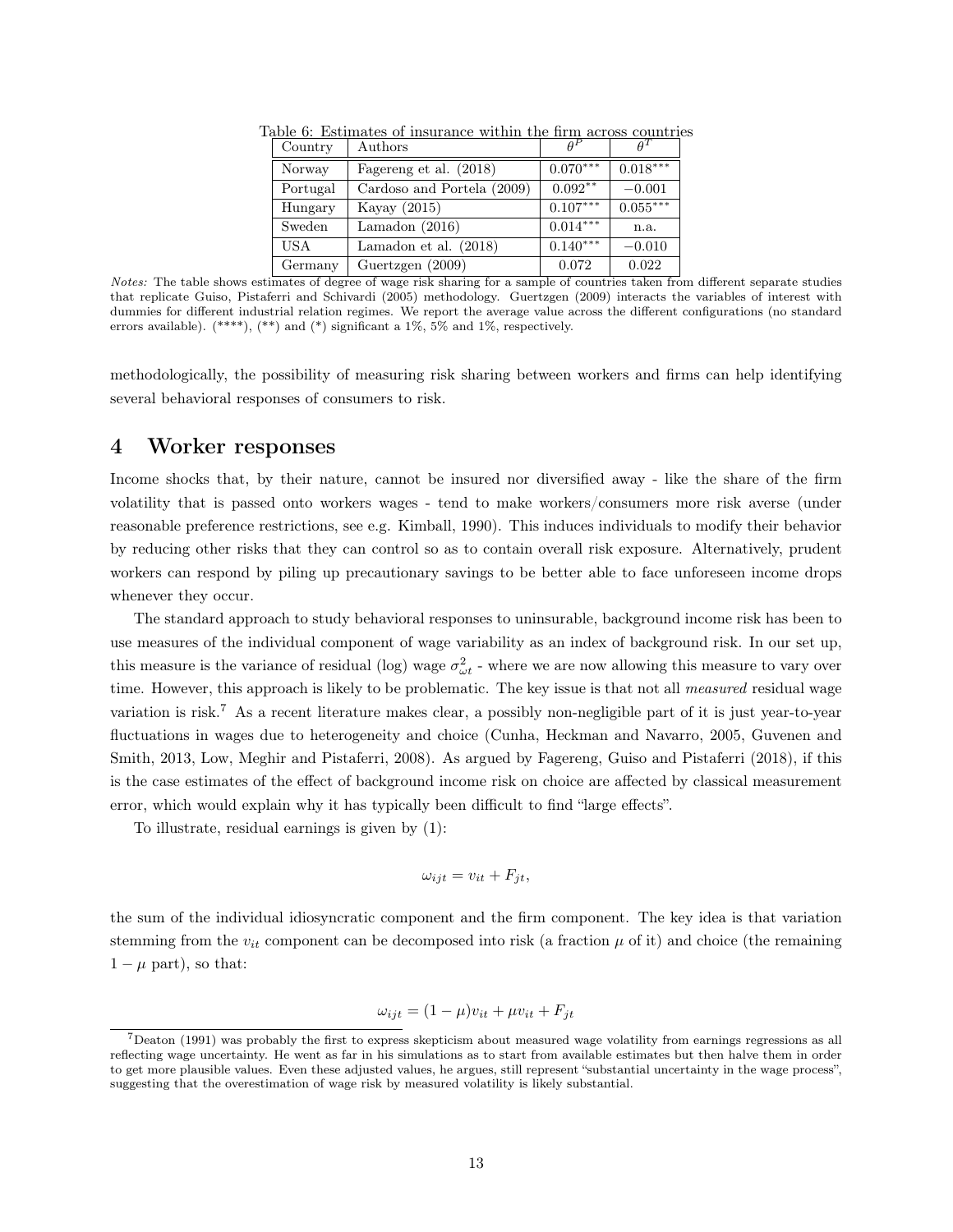Only the component  $\mu v_{it}+F_{jt}$  strictly qualifies as "unavoidable" risk. The separation of  $v_{it}$  in a component that is avoidable and one that is not (with weights  $\mu$  and  $(1 - \mu)$ , respectively) comes from recognizing that part of what the econometrician identifies as "risk" is variability in earnings that reflects, at least in part, individual choices rather than risk. For instance, time out of the labor market (inducing large swings in earnings across years) could be time invested voluntarily in human capital accumulation. Some volatility can be generated by people choosing to work longer hours, or perhaps to invest in training programs that increase their future productivity, in response to adverse financial market shocks affecting the value of their portfolio. Hence, measured earnings volatility (assuming orthogonality between  $v_{it}$  and  $F_{jt}$ ), will be:

$$
\sigma_{\omega t}^{2} = (1 - \mu)^{2} \sigma_{vt}^{2} + \mu^{2} \sigma_{vt}^{2} + \sigma_{F t}^{2}
$$

The left hand side is measured background risk (allowing for time variation), while the right hand side is the sum of true background risk,  $\mu^2 \sigma_{vt}^2 + \sigma_{Ft}^2$ , plus "measurement" error,  $(1 - \mu)^2 \sigma_{vt}^2$ . Clearly, if one were to use  $\sigma_{\omega t}^2$  as a measure of background risk in OLS regressions for consumer responses, this would produce downward biased estimates - with the size of the bias rising in the share of measured variation accounted for by the predictable idiosyncratic component  $1 - \mu$ . Importantly, imperfect observability of background risk makes the assessment of its impact on behavior difficult to assess for two reasons: (1) because of the downward bias in the marginal effect on background risk and (2) because of a correct assessment of the extent of background risk. Indeed, even if one were to know the true marginal effect, the overall economic importance (marginal effect  $\times$  background risk) requires knowledge of both the size of and the marginal response to background risk.

Below we discuss how observability of one component of background risk - the one originating from risk sharing within the firm - can help identify the marginal effect on two important consumer response margins: the portfolio allocation to risky assets and the accumulation of precautionary savings with respect to uninsurable income risk. In the context of portfolio allocation we also discuss how to obtain an estimate of the "true" extent of background risk  $\mu^2 \sigma_{vt}^2 + \sigma_{Ft}^2$ .

#### 4.1 Portfolio choice and background risk

Let the relation between the background risk faced by individual  $i$ ,  $B_{it}$ , and the financial portfolio share in risky assets,  $S_{it}$  be described by a simple linear function:

$$
S_{it} = X_{it}'\beta + \phi B_{it} + r_i + \varepsilon_{it}
$$

where  $X'_{it}$  is a vector of controls and  $r_i$  and individual fixed effect that captures fixed individual attributes that affect portfolio allocations - such as baseline risk tolerance or financial skill and information. If one could observe  $B_{it}$ , OLS estimates would produce consistent estimates of the marginal effect of background risk  $\phi$ and the economic effect would be simply estimated as  $\phi B_{it}$ . Since  $B_{it}$  is unobserved, the actual regression that can be run is instead:

$$
S_{it} = X_{it}'\beta + \phi\sigma_{\omega t}^2 + r_i + u_i
$$

If the variance term  $\sigma_{\omega t}^2$  is an error-ridden measure of  $B_{it}$ , the OLS estimate of  $\phi$  would be a downward biased estimate of the true  $\phi$  and the size of the bias can be potentially substantial. Fagereng, Guiso and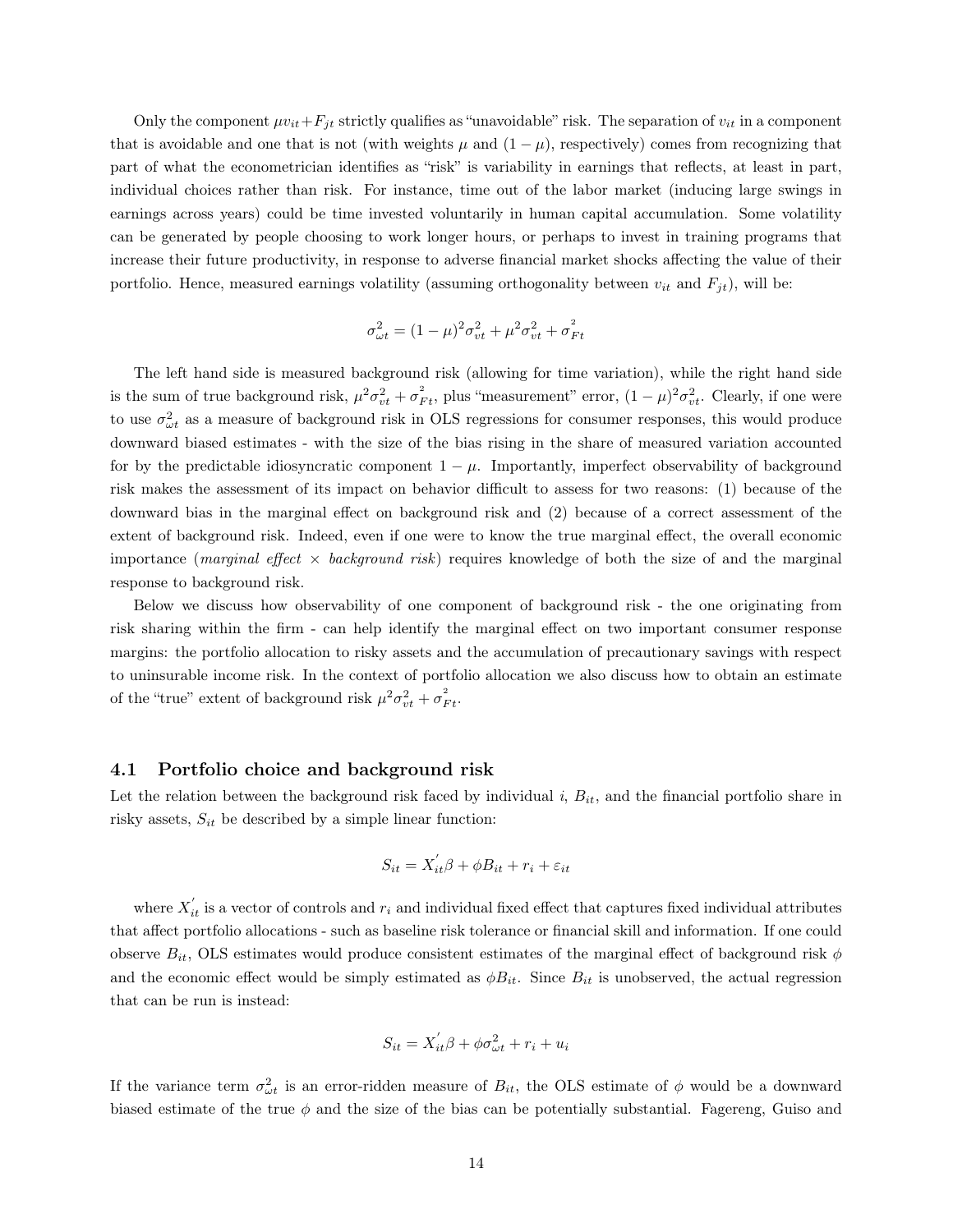Pistaferri (2018) suggest estimating the above regression using an IV strategy where the the variance term  $\sigma_{\omega t}^2$  is instrumented with the firm component of the individual background risk, i.e,  $\sigma_{Ft}^2$ . They show that this strategy produces consistent estimates of the marginal effect of background risk. They apply this strategy to Norwegian data, which appear particularly suited for their purposes. Because Norway levies a tax on net worth and because different asset components are taxed at different rates, this makes it possible to use panel data variation in background risk and portfolio composition to identify the effect of background risk on the propensity to invest in risky vs. safe assets. And because intermediaries directly report individual asset holdings to tax authorities, the scope for under- and mis-reporting is greatly reduced. Furthermore, because data are available for the whole population, selective attrition is not an issue. Finally, and critically for the purpose of understanding the economic importance of background risk, matched employers-employees data are available so that one can easily compute the firm component of background risk using the Guiso, Pistaferri and Schivardi (2005) methodology (results for Norway were shown in Table 6).

Table 7 reproduces Fagereng, Guiso and Pistaferri (2018) results. The first column shows the OLS estimates using residual earnings variation  $(\sigma_{\omega t}^2)$  as a measure of background risk; the second shows reduced form regressions of portfolio allocation on the firm component of wage risk  $(\sigma_{Ft}^2)$ ; and the third the IV estimates using the latter as instruments. Because in Norway firms share with workers part of the transitory shocks to performance, reduced form and IV regressions include the variances of both permanent and transitory shocks to firm performance as instruments. The OLS estimates show a negative correlation between workers wage volatility and the risky portfolio share - consistent with background risk inducing more prudent behavior. However, the effect is small. The reduced form regressions show negative effects of the firm volatility components on the portfolio share both for the transitory and permanent shocks. Additionally, Fagereng, Guiso and Pistaferri (2018) add a control for a plant closure to capture the effect of unemployment risk, which also affects negatively the risky portfolio share. Interestingly, the IV estimates in the last column show a 20-fold increase in the marginal effect of background risk, with the main coefficient jumping from -0.0202 in the OLS case to almost -0.5 in the IV case. The main inference is that the measurement error effect is substantial, implying that unless it is properly taken into account conclusions about the importance of background risk can be severely misleading.

#### 4.1.1 Importance of background risk

Regarding the assessment of the economic importance of background risk, Fagereng, Guiso and Pistaferri (2018), conduct two additional exercises. First, they document that the effects of background risk are heterogenous across the wealth distribution. Heterogeneity across different levels of wealth arises through two channels: a) a risk-sharing channel, whereby firms tend to insure less wealthy workers by a larger extent, most likely because wealthier workers have a greater ability to self-insure through their own accumulated savings and hence demand less insurance from the firm (and, as a consequence, also obtain higher pay); b) a background risk channel whereby people with more assets are less sensitive at the margin to an increase in background risk. Both channels are sizable: risk sharing coefficients are twice as large for people in the top decile of the wealth distribution compared to those in the bottom decile. Similarly, the marginal effect of background risk is zero among people in the very top percentiles of the wealth distribution and three times as large as that among people in the bottom percentiles.

Second, they are able to provide an estimate of the share of idiosyncratic wage shocks that qualify as background risk, which they find to be  $\mu = 0.2$ . Hence, 80% of the measured variation in wages that is not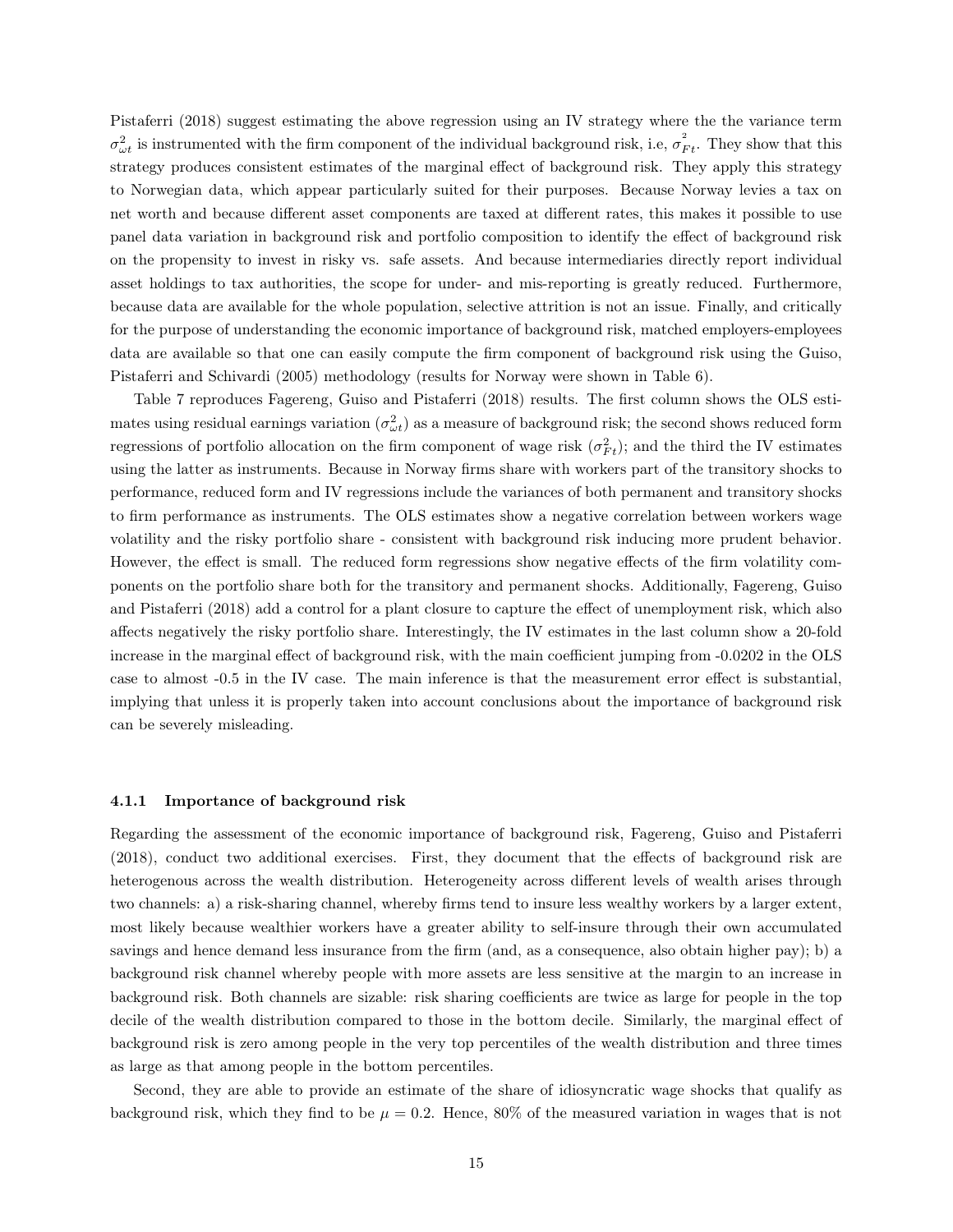| Background risk measure                    | OLS estimate | Reduced form | IV estimate  |
|--------------------------------------------|--------------|--------------|--------------|
| $\sigma_{\omega i t}^2$                    | $-0.0202***$ |              | $-0.499***$  |
|                                            | (0.0029)     |              | (0.123)      |
| Permanent firm shock: $\sigma_{P}^2$       |              | $-0.0033**$  |              |
|                                            |              | (0.0012)     |              |
| Transitory firm shock: $\sigma_{\tau T}^2$ |              | $-0.0028$    |              |
|                                            |              | (0.0007)     |              |
| Firm closure within 1 year                 |              | $-0.0112**$  | $-0.0201***$ |
|                                            |              | (0.0050)     | (0.0066)     |
| J-test p-value                             |              |              | 13%          |

Table 7: Background risk and portfolio choice

Notes: The table shows OLS and IV estimates of the effect of background risk on the stock share of financial wealth. Estimates reproduced from Fagereng, Guiso and Pistaferri (2018). Standard errors in brackets;  $(****)$ ,  $(**)$  and  $(*)$  significant a 1%, 5% and 1%, respectively.

due to risk sharing with the firm is predictable variation due to choice. Total background risk is accordingly estimated at  $0.2^2 \sigma_{vt}^2 + \sigma_{Ft}^2$ .

Armed with these estimates they conclude that background risk is an important determinant of portfolio allocations, discouraging stockholding significantly, only for people at the bottom of the wealth distribution. For people at the top (95th percentile of above) it has negligible effects. This has an important implication for assets prices: because most stocks are concentrated in the hands of the wealthy, background risk leaves the aggregate demand for stocks - and thus stock returns - basically unaffected.

#### 4.2 Precautionary savings responses

As has long been recognized, workers can self-protect from uninsurable income shocks by piling up precautionary savings. This is a well studied topic (Kimball, 1990; Carroll, 1992; Dynan, 1992; Guiso, Jappelli and Terlizzese, 1992). Yet, empirical work has faced important issues (see Jappelli and Pistaferri, 2017, for an overview). Identification of a precautionary motive for saving requires measures of risk that satisfy three conditions: exogeneity, observability, and variability (Browning and Lusardi, 1996). The first requires that one needs exogenous variation in the measure of risk to identify the precautionary motive, the second that this measure has to be observable, and the third that it has to vary across households and possibly over time for the same household so that one can study the correlation between consumption growth and (heterogenous) uncertainty. Furthermore, what matters for precautionary savings is all sources of risk that can affect consumption (including for instance the risk of being unable to borrow): this is captured by consumption risk. Income risk, in contrast, is only one source of consumption risk, though obviously a very important one.

Ideally, what one would like to estimate is an Euler equation such as:

$$
\Delta log c_{it} = \alpha \sigma_{c,it}^2 + X_{it}^{'} \beta + \epsilon_{it}
$$

where is c is personal consumption expenditure,  $\sigma_{c,it}^2$  the conditional variance of personal consumption growth and X a vector of controls. Under CRRA preferences,  $\alpha$  equals  $1/2$  times the coefficient of relative prudence as defined by Kimball (1990). Thus, if α is estimated consistently, it identifies the strength of the precautionary motive for saving. The problem with this approach is that  $\sigma_{cit}^2$  is not observed. Dynan (1992) solved the problem by replacing the conditional consumption variance with  $(\Delta log c_{it})^2$  and instrumenting this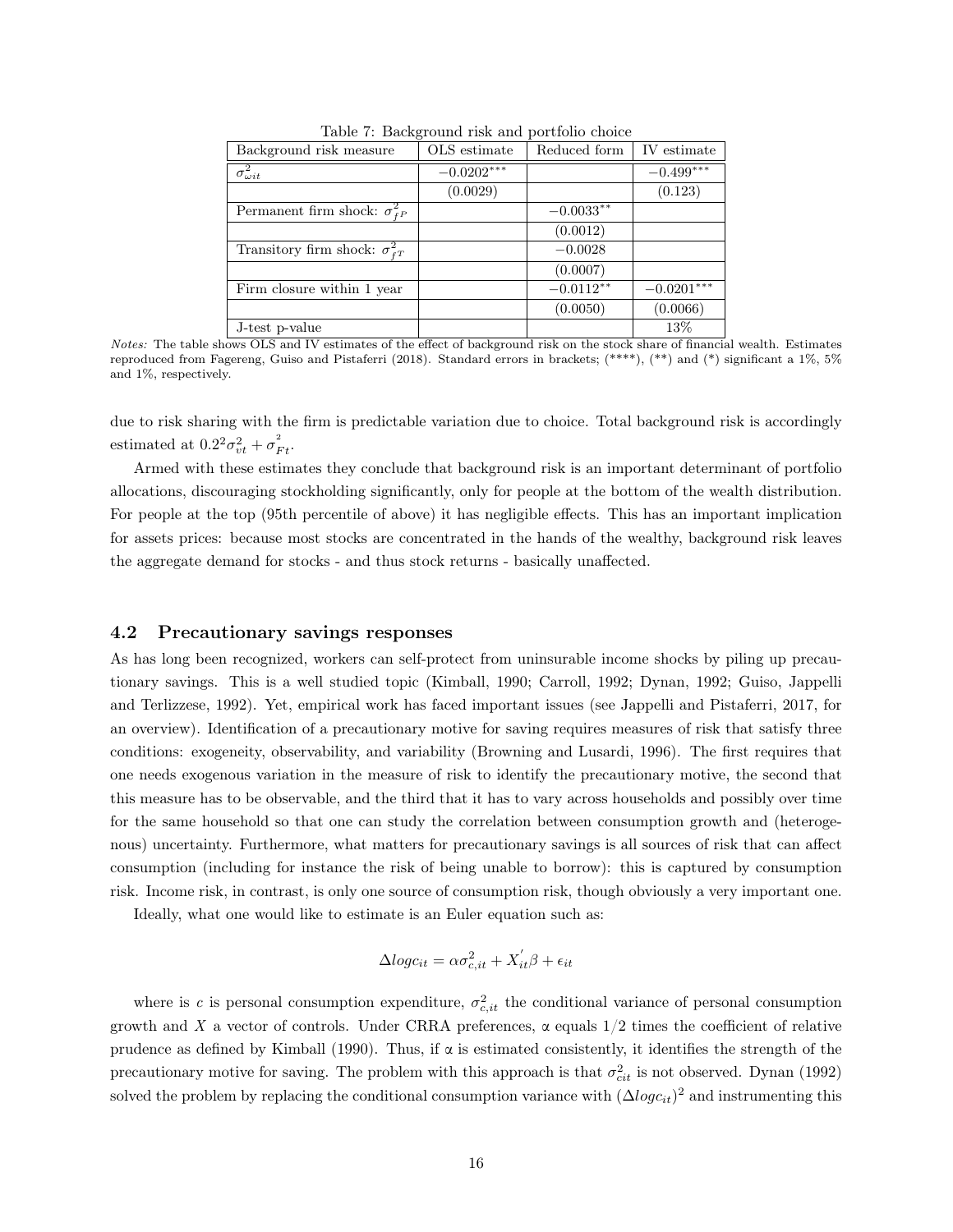|                       | IV estimate             | IV estimate             |
|-----------------------|-------------------------|-------------------------|
|                       | $(\Delta log c_{it})^2$ | $\sigma_{\omega i t}^2$ |
|                       | $1.008***$              | $0.650***$              |
|                       | (0.310)                 | (0.233)                 |
| F-stat first stage    | 7.85                    | 294.9                   |
| Hansen J-test p-value | 0.396                   | 0.029                   |
| Observations          | 327,518                 | 327,518                 |

Table 8: Background risk and precautionary savings

term with a set of socio-demographic variables that are known at time  $t - 1$  (such as education, occupation, etc.). Dynan (1992) estimates a very small value of α. The empirical problem with this approach is that the selected instruments either lack power or may be good predictors of changes in the chosen pattern of consumption (i.e., they violate the exclusion restriction).

An alternative approach is to replace  $\sigma_{cit}^2$  with earnings volatility  $\sigma_{\omega it}^2$  (which can be observed and measured), and estimate

$$
\Delta log c_{it} = \alpha \varphi \sigma_{\omega it}^2 + X_{it}^{\prime} \beta + \epsilon_{it}
$$

where  $1 - \varphi$  can be interpreted as a measure of income risk that the individual is able to self-insure, for instance through marriage with a spouse with uncorrelated earnings, which mitigates the effect of income risk on consumption risk. In this case identification of the strength of the precautionary motive and of the self-insurance of earnings risk requires separate identification of the two parameters  $\alpha$  and  $\varphi$ . In addition it also requires solving the error-in-variables problem that affects  $\sigma_{\omega i t}^2$  discussed at the beginning of Section 4. Following the approach in the previous section we can use the firm-related component of earnings risk as an instrument for consumption volatility in the first specification and identify  $\alpha$ . We can also instrument residual earnings volatility with the firm components in the second specification and obtain a consistent estimate of  $\alpha\varphi$ . Next, we can retrieve an estimate of self-insurance using the consistent estimate of  $\alpha$  from the first specification of the Euler equation.

Table 8 reports the results of these estimates obtained by Fagereng, Guiso and Pistaferri (2017) using the Norwegian panel data described in the previous section. Instruments work pretty well; not surprisingly, they are more powerful in predicting earnings risk than consumption risk. The strategy also delivers plausible estimates. The IV estimate of  $\alpha$  is very close to 1, implying a coefficient of prudence of around 2 and an estimate of  $\alpha\varphi = 0.65$ , suggesting that individuals can self-insure about 1/3 of their income risk.

#### 4.3 Other potential responses

Workers can adapt to background risk by changing other behaviors over which they have control, helping them to contain overall exposure to risk. Our methodology - based on the exogeneity, observability and heterogeneity of one important source of background risk arising from risk sharing within the firm - can be easily extended to assess the importance of these other channels.

Insurance demand. First, as noticed by Doherty and Schlesinger (1983), Schlesinger (2000), Eeckhoudt and Kimball (1992) and Gollier and Pratt (1996), in the face of background risk individuals can demand more insurance against risks that are formally insurable, such as property or health shocks. Guiso and Jappelli

Notes: The table shows IV estimates of the precautionary savings effect of background risk. Estimates reproduced from Fagereng, Guiso and Pistaferri (2017). Standard errors in brackets; (\*\*\*\*), (\*\*) and (\*) significant a 1%, 5% and 1%, respectively.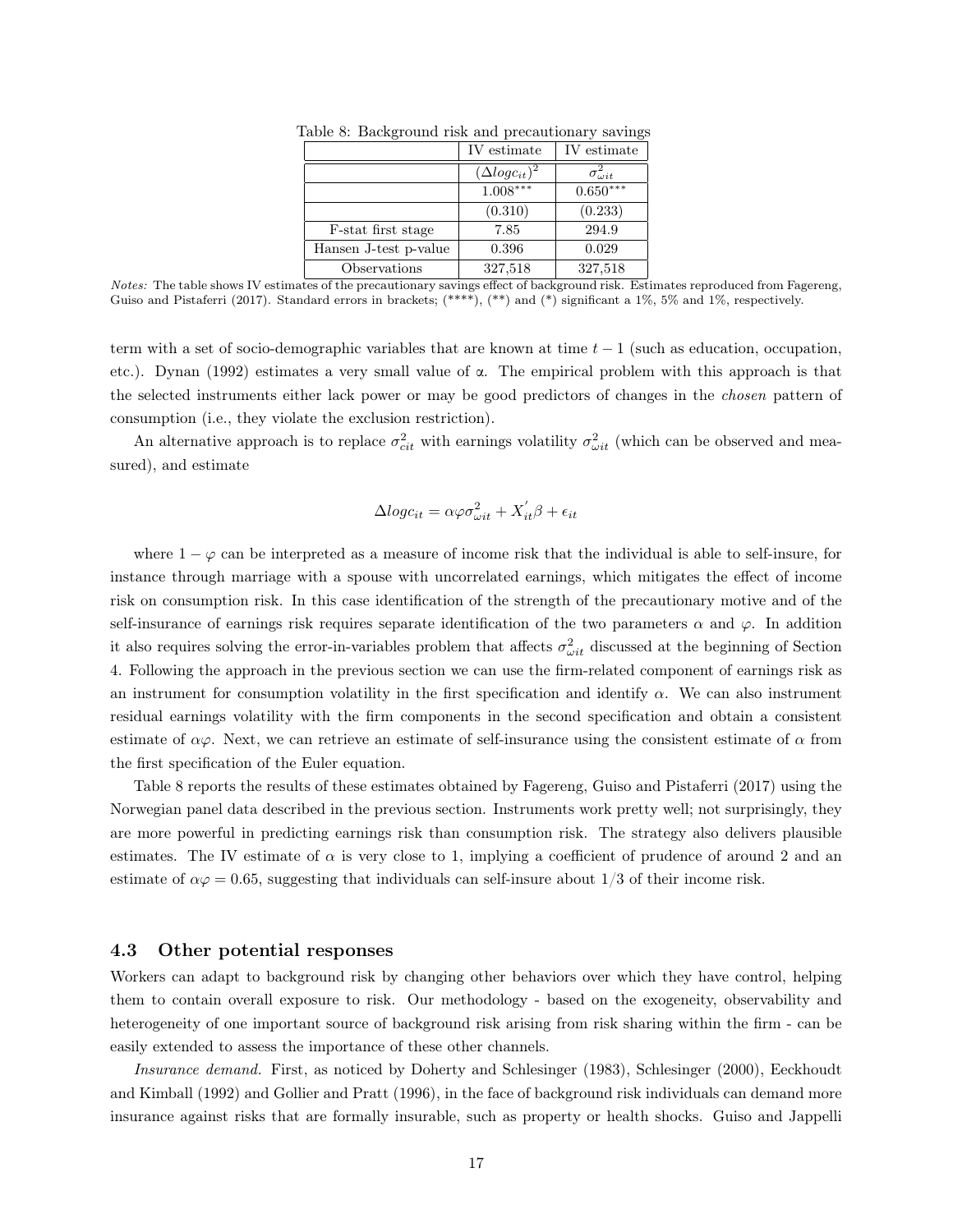(1998) provide some evidence of this channel using subjective measures of earnings risk. These measures are subject to some of the concerns that residual earnings measures raise and thus result in downward biased estimates of the effects on insurance demand.

Hedging portfolio. Second, the observation of household portfolios and of the degree of risk sharing within the firm can help address one of the big puzzles in finance: why households do not hold the same risky portfolio, as suggested by the standard CAPM model. One prominent explanation of portfolio heterogeneity, first put forward by Myers (1972) is hedging of human capital risk: individuals hold different portfolios because of the presence of non-tradable assets - notably human capital - that are specific to the individual. If the correlation between the human capital of worker i with stock j differs across workers - then these workers can: a) rely on the stock market to partially hedge the human capital risk; b) the heterogeneity in the patterns of correlations between each worker human capital and each available stock leads workers to invest more heavily - relatively to the market portfolio - in stocks that correlate poorly, possibly negatively, with their human capital, and dilute exposure to stocks that correlate with their human capital. Each worker will have a different portfolio reflecting this heterogeneity. In turn, human capital risks that can reasonably correlate with existing stocks are not those related to worker specific idiosyncratic shocks (these should be orthogonal to any stock in the economy), but those related to workers exposure to the riskiness of their firms. Testing the theory requires properly measuring the latter.

Suppose one is able to match workers with the firms they work for, and can observe workers' complete stock portfolios, as is the case in the Norwegian data. Then hedging theory can be tested by estimating the following model:

$$
\omega_{ijst} - \omega_{st}^M = \eta(cov(\theta f_{jt}, r_{st})) = \eta^{'}(cov(f_{jt}, r_{st}))
$$

where  $\omega_{ijst}$  denotes the share invested by worker i, employed by firm j in the traded stock s and  $\omega_{st}^M$  the share of stock s in the market portfolio;  $f_{it}$  is the shock to firm j performance and  $r_{st}$  the return on stock s. If there are N traded stocks, there will be N covariances for each firm j and  $\eta' = \eta \theta$  is the measured hedging response by the workers in firm j which reflects both the extent of the hedging motive,  $\eta$ , as well as the degree of risk sharing within the firm,  $\theta$ . Using the Fagereng, Guiso and Pistaferri (2018) approach one can obtain an estimate of  $\theta$  and estimate  $\eta'$  from the equation above, and then retrieve the hedging motive η.

Interestingly, this strategy matches very well with the one of Berk and Walden (2013). Their point is that if firms provide already a lot of insurance, the demand for hedging through the stock market diminishes greatly. But not because the hedging motive is moot but because firms offer already substantial insurance.

A third way through which workers can react to the background risk that arises from partial insurance of firms performance shocks is to share these risks dynastically - for examples through transfers from parents of the two spouses. The Norwegian data allow to link individuals intergenerationally and coupled with observation of uninsured shocks to worker's firms can be used to assess the relevance of this channel as well.

Ongoing research by Fagereng, Guiso and Pistaferri will provide evidence for all these additional reactions. Knowledge on the relevance of all the various margins individuals respond to uninsurable risks will shed light on people's ability to cope with background risk.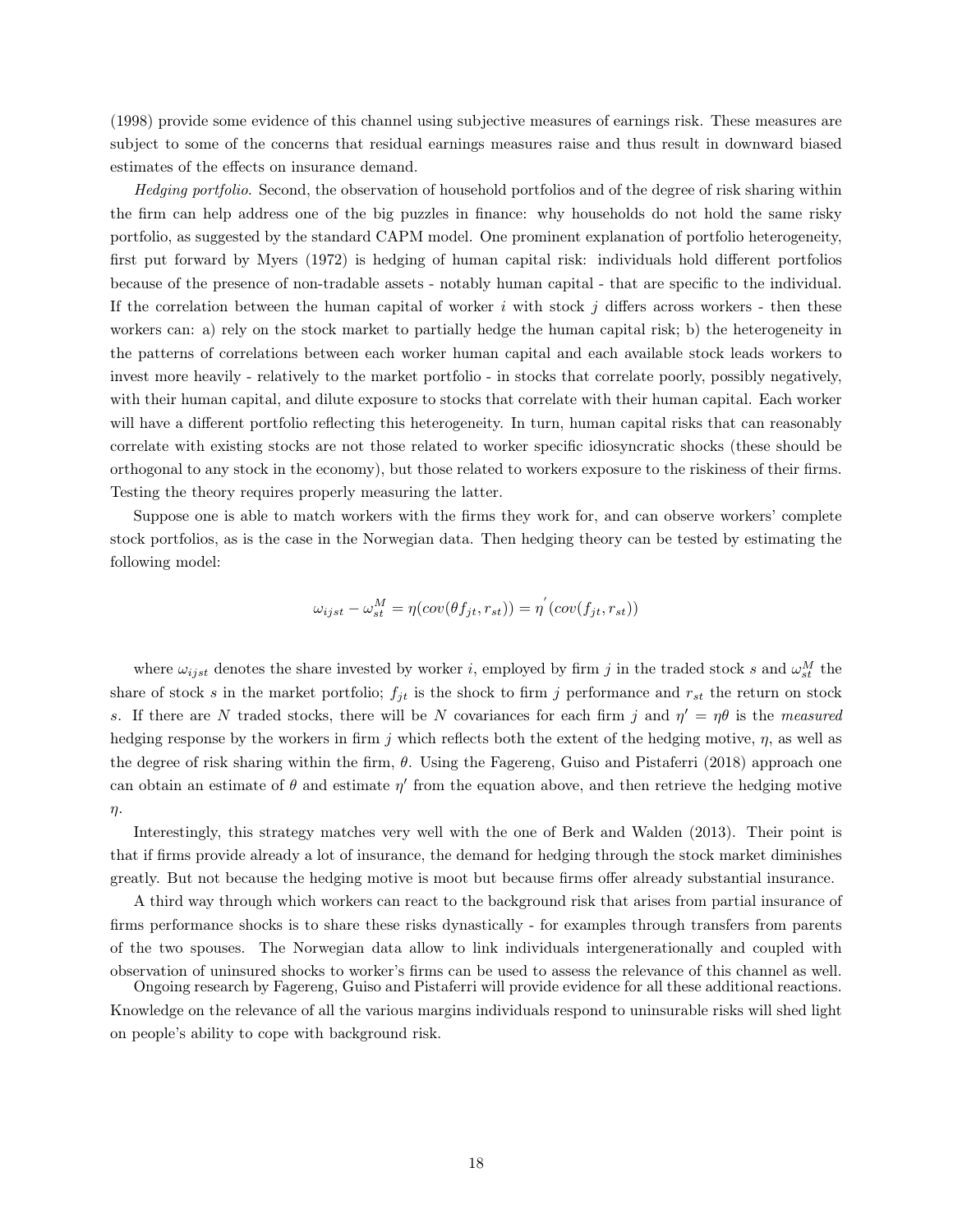# 5 Risk sharing among co-workers: the extended insurance role of the firm

So far we have identified the insurance role of the firm as facilitating an insurance exchange between capitalists and workers, whereby the former insulate the latter from firm performance volatility in exchange for a lower wage. The exchange is informal but is sustained by the repeated nature of the labor contract that binds workers to the firm. As we have noted, besides being exposed to firm shocks, workers' earnings are also subject to idiosyncratic shocks, the component  $v_{it}$  in the residual earnings representation

$$
\omega_{ijt} = v_{it} + \theta^P Q_{jt} + \theta^T f_{jt}^T
$$

Variation in earnings due to  $v_{it}$  arises from shocks to the productivity of the worker, such as those due to health or demographic shocks. These represent an independent source of consumption volatility which can hamper consumer welfare if left uninsured. The firm can potentially help smooth the effect on consumption of these and of other consumption-relevant shocks. However, this may occur not through implicit contracts between capitalists and workers, but rather through exchanges occurring among co-workers. The repeated interaction of individual workers with their firm produces, at the same time, also repeated interactions among workers employed at the same firm, which come to know each other because of intense daily interplay. The enduring relationship between workers and firms, possibly strengthened by the build up of a corporate identity (Akerlof and Kranton, 2005), can greatly facilitate co-workers' insurance exchanges with respect to workers' specific earnings and consumption shocks. A sound study of this role of the firm is still, as far as we know, missing and its empirical relevance has yet to be established.

### 6 Discussion and conclusion: the future insurance role of the firm

Technological and organizational progress and competitive pressures are changing the insurance role of the firm. More jobs are becoming stand-alone ones and important segments of the production process are outsourced or parcelized through vertical or horizontal dis-integration. For instance, in the 2004-2010 period, micro-businesses (1 to 4 employees) in the US created, on net, about 5.5 million jobs while large businesses (those with greater than 500 employees) lost 1.8 million jobs. Consistent with this, Katz and Krueger (2019) show that contingent workers, such as independent contractors and freelancers, make up an increasing share of the workforce. This is partly a reflection of a tendency of large public companies with well diversified shareholders to outsource to smaller businesses with concentrate ownership (see for instance Segal and Sullivan, 1997, and Weil, 2014). But because the first have a much greater capacity to offer wage insurance than the second, outsourcing results in a diminished role of the firm in the economy as a supplier of wage insurance.<sup>8</sup>

As documented by Benabou and Tirole (2016), competitive pressure is enhancing the reliance on highpowered incentives within the firm, requiring workers to share risks to a larger extent than in the past. Lemieux, MacLeod, and Parent (2009) document that between the late 1970s and the 1990s, the fraction of jobs with wages paid on the basis of performance increased from 38% to 45% and for salaried workers from 45% to 60%. Similar trends are observed for the UK, as documented by Bloom and Van Reenen (2010). Importantly, as Tirole and Benabou (2015) argue, the same competitive pressure that spread the "bonus culture" weakens intrinsic incentives, undermining the firm worker relation and thus the sustainability of

<sup>8</sup>Goldschmidt and Schmieder (2017) document a similar trend in domestic outsourcing in Germany and they argue that this explains a rise in earnings inequality, a feature that is consistent with a greater exposure of workers to firm shocks. .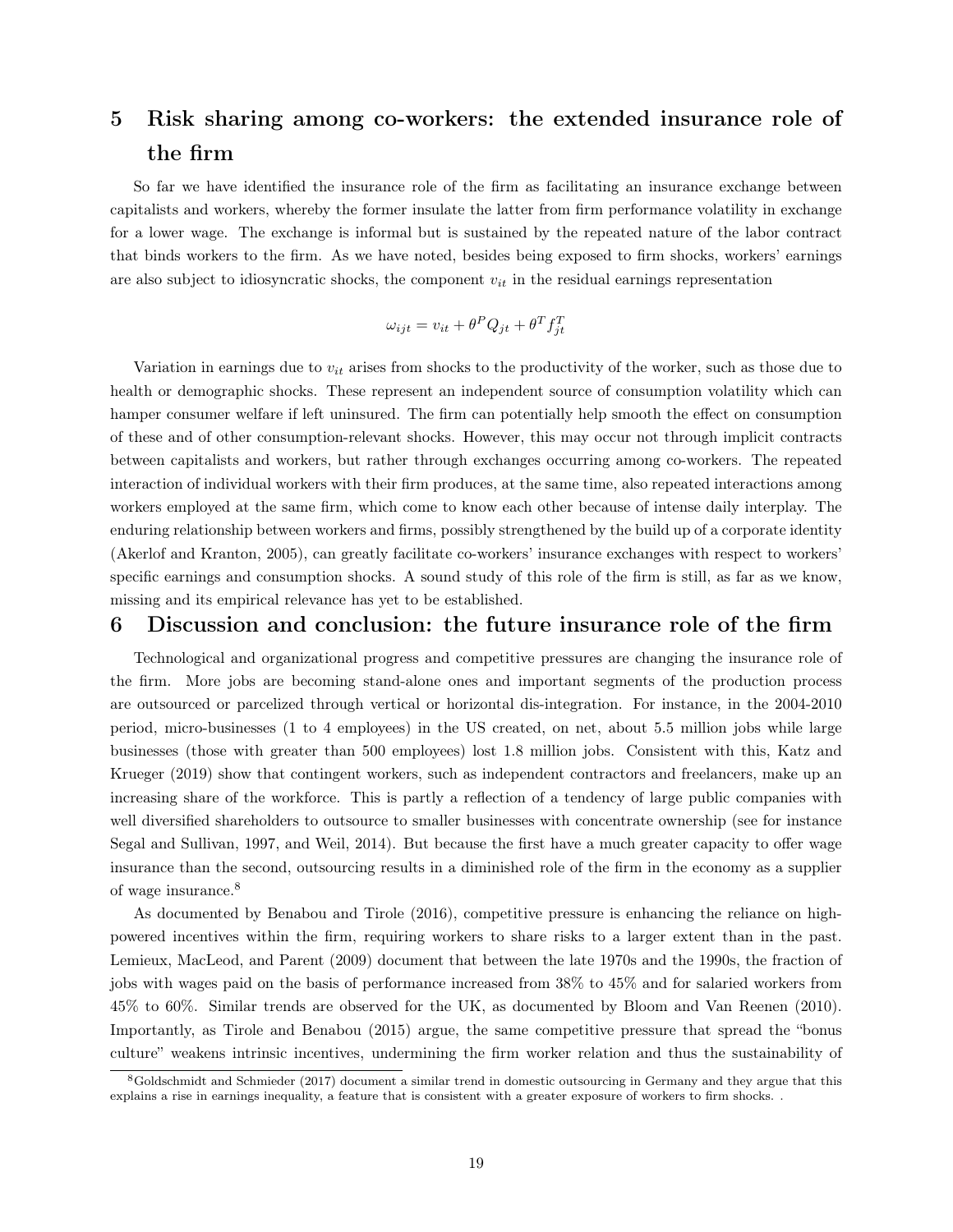implicit insurance contracts. All these forces suggest that the Knight-Azariadis-Bailey view of the firm as a generous insurance provider will probably fade out as work becomes more contingent.

On the other hand, technological developments are creating new job types that provide direct buffers against firm-specific shocks. The so called Gig economy jobs (i.e., driving a Uber or Lyft) have a unique feature: they can be accessed flexibly and used as a source of income by salaried workers to compensate for negative shocks to earnings in their main occupation. Fos et al (2019) document that the introduction of the Gig economy changes the way workers respond to job loss. Following a lay off, fewer apply for unemployment insurance, rely less on debt and experience fewer delinquencies. All this suggests that there is less of need for the firm to provide insurance as the labor market itself does.

In sum, the technological forces that are compressing the role of the firm as an insurance provider are also expanding the effectiveness of the market in allowing workers to absorb adverse shocks to their firms and their earnings.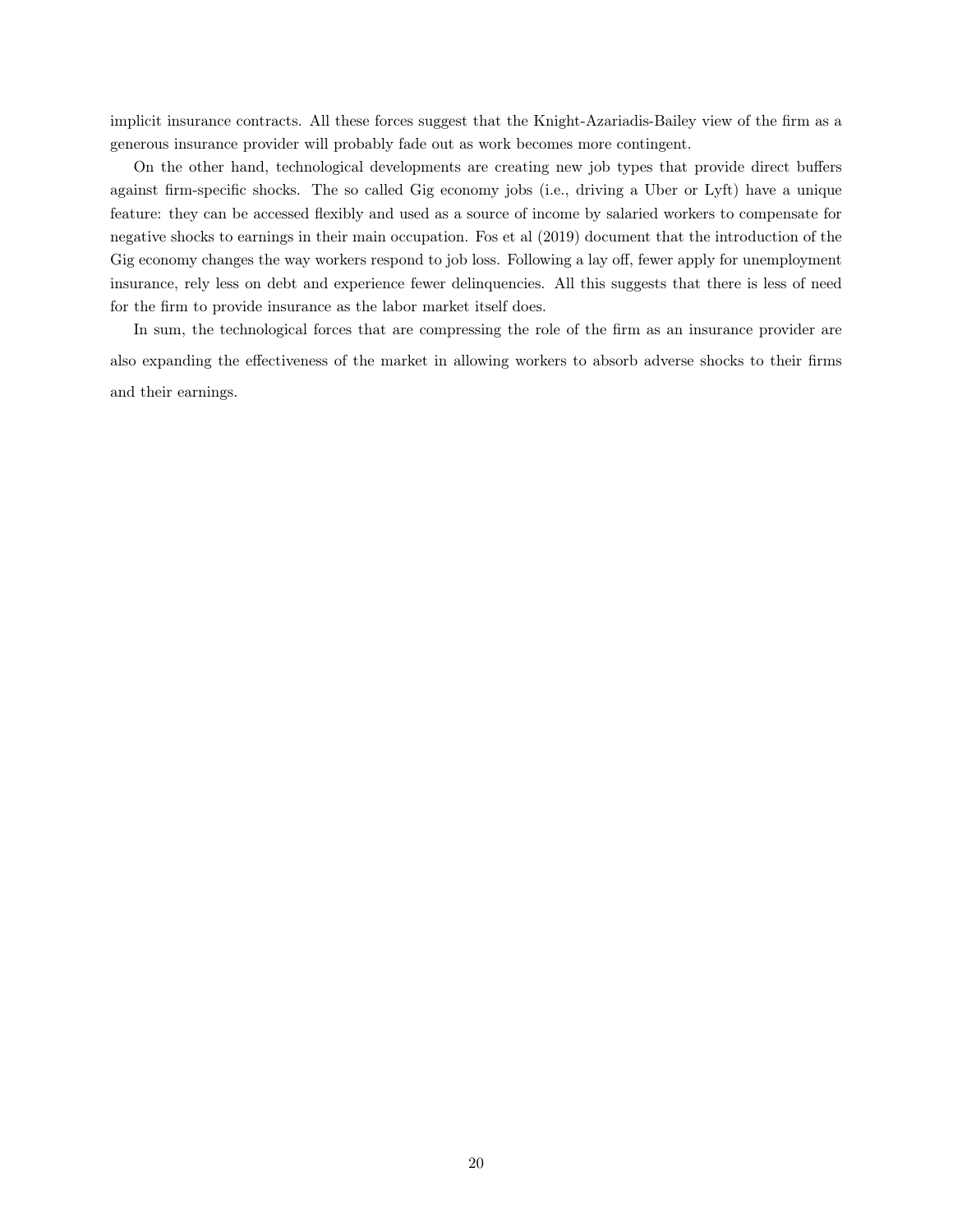# References

- [1] Abowd, John M., Francis Kramarz, and David N. Margolis (1999), "High Wage Workers and High Wage Firms." Econometrica 67(3), 251–333.
- [2] Akerlof, George A. and Rachel E. Kranton (2005), "Identity and the Economics of Organizations", Journal of Economic Perspectives, 19 (1) : 9–32
- [3] Azariadis, Costas (1975), "Implicit Contracts and Underemployment Equilibria." Journal of Political Economy 83 (December): 1183–1202.
- [4] Baily, Martin N. (1974), "Wages and Employment under Uncertain Demand." Review of Economic Studies 41 (January): 37–50.
- [5] Benabou, Roland and Jean Tirole (2016), "Bonus Culture: Competitive Pay, Screening, and Multitasking", Journal of Political Economy, 124 (2): 305-370
- [6] Berk, Jonathan B., and Johan Walden (2013), "Limited Capital Market Participation and Human Capital Risk," Review of Asset Pricing Studies, 3 (1), 1-37.
- [7] Blanchflower, David G., Andrew J. Oswald, and Peter Sanfey (1996), "Wages, Profits, and Rent-Sharing." Quarterly Journal of Economics, 111(1), 227–51.
- [8] Bloom, Nick and John Van Reenen (2007), "Measuring and Explaining management Practices Across Firms and Countries", The Quarterly Journal of Economics, CXXII ( 4): 1351-1408.
- [9] Bloom, Nick, and John Van Reenen (2010), "Human Resource Management and Productivity." Discussion Paper no 982 May, Centre for Economic Performance, London School Economics.
- [10] Browning, Martin and Lusardi, Annamaria (1996) Household Saving: Micro Theories and Micro Facts. Journal of Economic Literature, 34, 1797-1855.
- [11] Cardoso, Ana R. and M. Portela (2009), "Micro Foundations for Wage Flexibility:Wage Insurance at the Firm Level", Scandinavian Journal of Economics, 111(1): 29–50.
- [12] Carroll, Christopher D. (1992), "The Buffer Stock Theory of Saving: Some Macroeconomic Evidence", Brookings Papers on Economic Activity, 1992(2), 61-156.
- [13] Dynan, Karen (1992), "How Prudent are Consumers?", Journal of Political Economy, 101, 6, 1104-1113.
- [14] Christofides, Louis N., and Andrew J. Oswald (1992), "Real Wage Determinationand Rent-Sharing in Collective Bargaining Agreements." Quarterly Journal of Economics 107(8), 985–1002.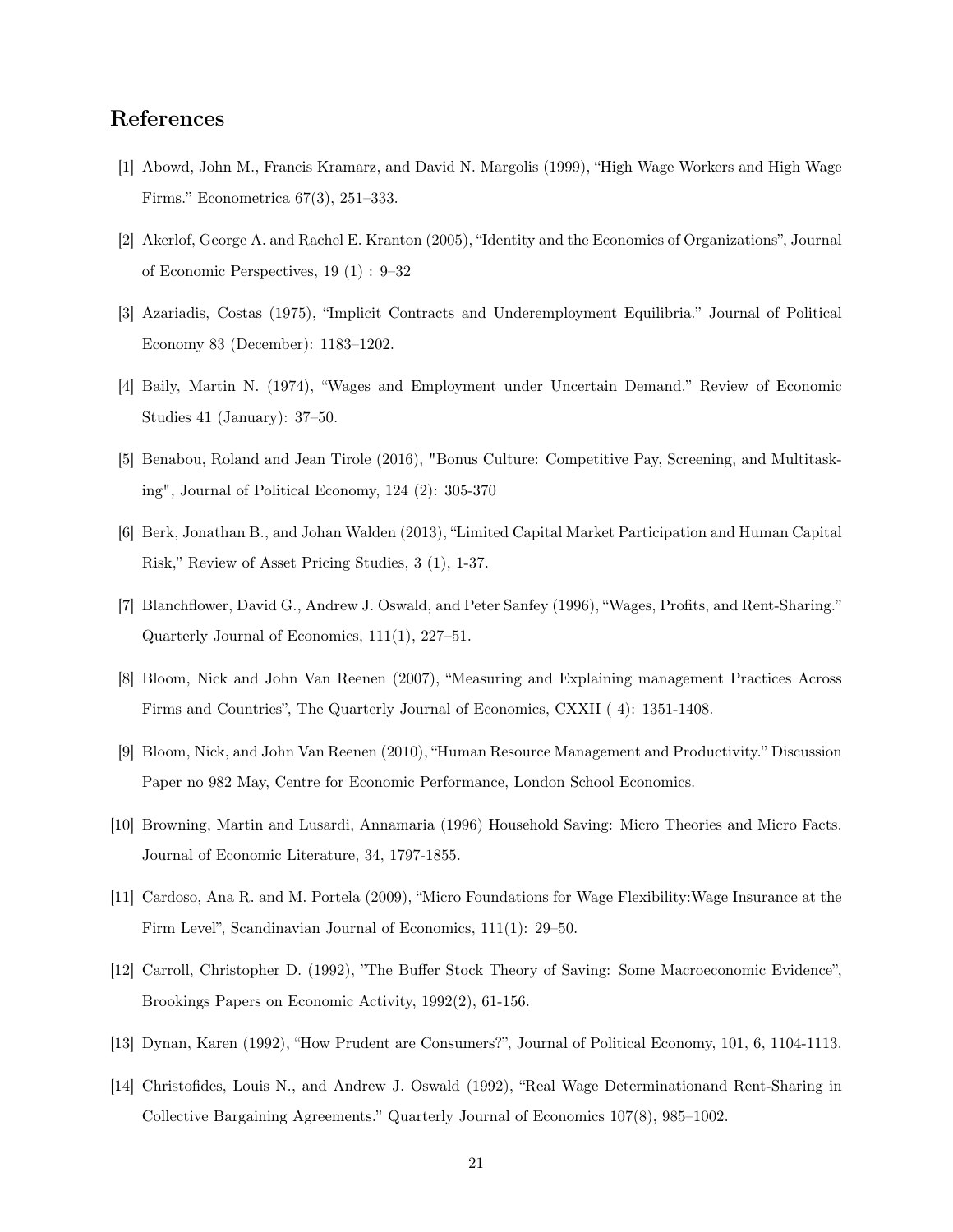- [15] Clark, Kenneth, Derek Leslie, and Elizabeth Symons (1994), "The Costs of Recessions." Economic Journal 104 (1), 20–36.
- [16] Cunha, Flavio, James J. Heckman, and Salvador Navarro (2005), "Separating Uncertainty from Heterogeneity in Life Cycle Earnings", Oxford Economic Papers, 57(2), 191-261.
- [17] Deaton, Angus (1991), "Saving and Liquidity Constraints", Econometrica, 59 (5): 1221-1248.
- [18] Doherty, Neil A and Schlesinger, Harris, (1983), "Optimal Insurance in Incomplete Markets", Journal of Political Economy, 91(6), 1045-54.
- [19] Eekhoudt Louis, and Miles Kimball (1992), "Background Risk, Prudence and the Demand for Insurance", in Contributions to Insurance Economics, G. Dionne ed. London: Kluwer Academic Press.
- [20] Ellul, Andrew, Marco Pagano and Fabiano Schivardi (2018), "Employment and Wage Insurance within Firms: Worldwide Evidence", The Review of Financial Studies, Volume 31, Issue 4 : 1298–1340,
- [21] Estevao, Marcello, and Stacey Tevlin (2003), "Do Firms Share Their Success withWorkers? The Response of Wages to Product Market Conditions." Economica 70 (11), 597–617.
- [22] Fagereng, Andreas, Guiso, Luigi, Davide Malacrino and Luigi Pistaferri (2019), "Heterogeneity and Persistence in Returns to Wealth", Econometrica (forthcoming).
- [23] Fagereng, Andreas, Guiso, Luigi, and Luigi Pistaferri (2017), "Risk, Self-Insurance, and Precautionary Saving Response", American Economic Review P&P, 107 (5): 393-397.
- [24] Fagereng, Andreas, Guiso, Luigi, and Luigi Pistaferri (2018), "Portfolio choices, firm shocks and uninsurable wage risk", Review of Economic Studies, 85 (1): 437–474
- [25] Fos, Vyacheslav, Naser Hamdi, Ankit Kalda and Jordan Nickerson (2019), "Gig-Labor: Trading Safety Nets for Steering Wheels", Boston College working paper .
- [26] Friedrich, Benjamin, Lisa Laun, Costas Meghir, and Luigi Pistaferri (2019), "Earnings Dynamics and Firm-Level Shocks", NBER Working Paper 25786.
- [27] Gamber, Edward N (1988), "Long-term Risk-Sharing Wage Contracts in an Economy Subject to Permanent and Temporary Shocks," Journal of Labor Economics, University of Chicago Press, 6(1), 83-99.
- [28] Goldschmidt, Deborah and Johannes F. Schmieder (2017), "The Rise of Domestic Outsourcing and the Evolution of the German Wage Structure," The Quarterly Journal of Economics, 132 (3): 1165–1217.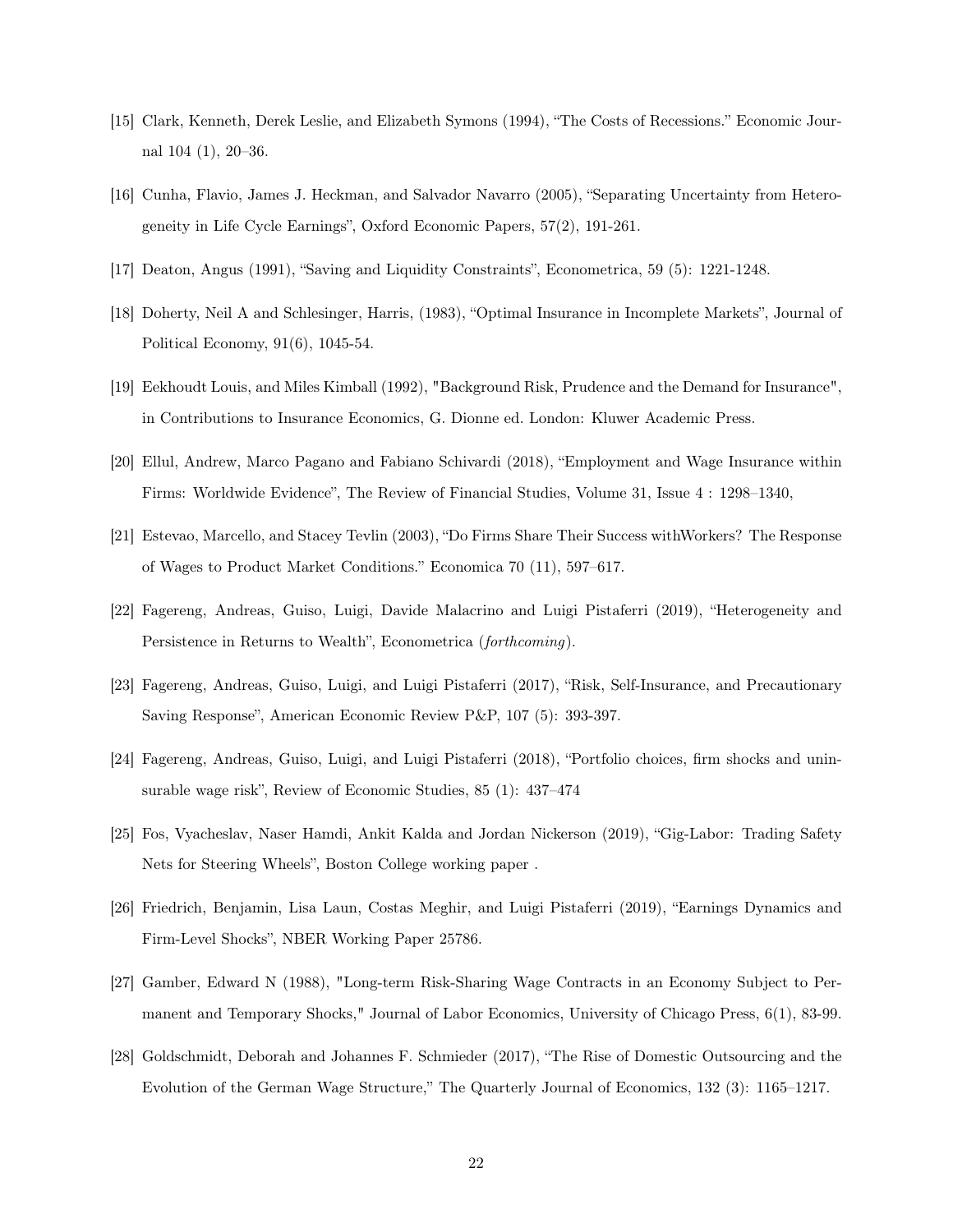- [29] Gollier, C. and J.W. Pratt (1996). "Risk Vulnerability and the Tempering Effect of Background Risk," Econometrica 5, 1109–1123.
- [30] Guertzgen, Nicole (2014), "Wage Insurance within German Firms: do Institutions Matter?", Journal of the Royal Statistical Society, 177(2): 345-369.
- [31] Guiso, Luigi and Tullio Jappelli (1998), "Background Uncertainty and the Demand for Insurance Against Insurable Risks," The Geneva Risk and Insurance Review, 23(1), 7-27.
- [32] Guiso, Luigi, Tullio Jappelli and Daniele Terlizzese (1992), "Earnings uncertainty and precautionary saving", Journal of Monetary Economics, 30, 2, 307-337.
- [33] Guiso, Luigi, Luigi Pistaferri and Fabiano Schivardi (2005), "Insurance within the Firm", Journal of Political Economy, 113(5), 1054-1087.
- [34] Guiso, Luigi, Luigi Pistaferri and Fabiano Schivardi (2013), "Credit within the Firm", Review of Economic Studies, 80, 211-247.
- [35] Guvenen, Fatih and Anthony Smith (2014), "Inferring Labor Income Risk and Partial Insurance from Economic Choice", Econometrica, 82(6), 2085–2129.
- [36] Hartman-Glaser Barney, Hanno Lustig and Mindy X. Zhang (2019), "Capital Share Dynamics When Firms Insure Workers", Journal of Finance (forthcoming).
- [37] Holmstrom, Bengt and Paul Milgrom (1987), "Aggregation and Linearity in the Provision of Intertemporal Incentives", Econometrica, 55 (2), 303-28.
- [38] Jappelli, Tullio and Luigi Pistaferri (2017), The Economics of Consumption, Oxford University Press: New York.
- [39] Kátay, Gábor (2015), "Do Firms Provide Wage Insurance Against Shocks?", Scandinavian Journal of Economics, 118(1): 105-128.
- [40] Katz, Lawrence F. and Alan B. Krueger (2019), "The Rise and Nature of Alternative Work Arrangements in the United States", 1995-2015," Industrial and Labor Relations Review, 72 (2):382-416.
- [41] Kimball, Miles (1990), "Precautionary Saving in the Small and in the Large," Econometrica, January 1990, 58 (1), 53–73.
- [42] Kline, Patrick, Neviana Petkova, Heidi Williams, and Own Zidar (2019), "Who Profits from Patents? Rent-Sharing and Innovative Firms", Quarterly Journal of Economics, 134, 1343–1404.